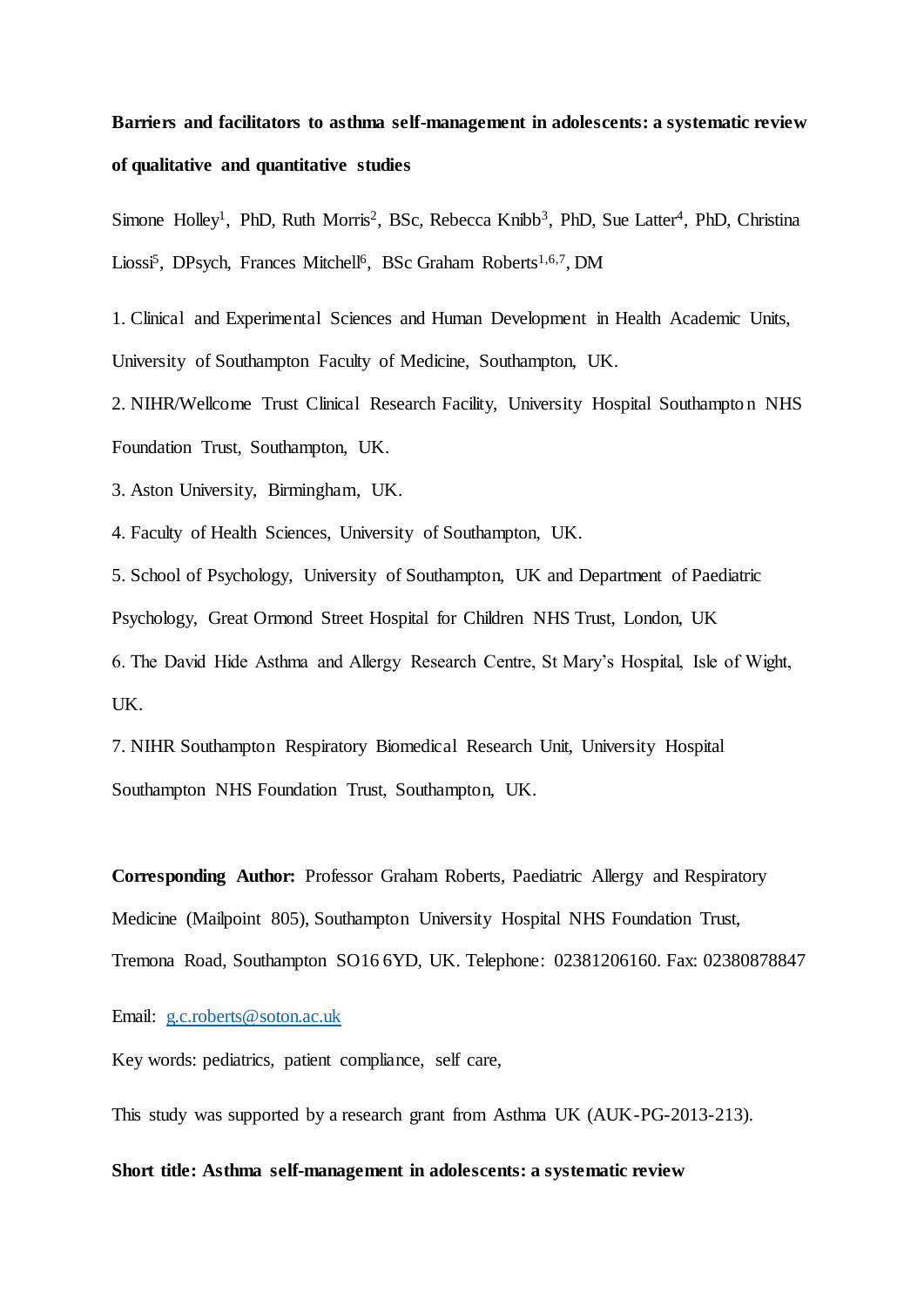#### **ABSTRACT**

**Background:** Many adolescents have poor asthma control and impaired quality of life despite the availability of modern pharmacotherapy. Research suggests that poor adherence to treatment and limited engagement in self-management could be contributing factors.

**Objective:** To conduct a systematic review of the barriers and facilitators to self-management of asthma reported by adolescents using a narrative synthesis approach to integrate the findings.

**Design:** MEDLINE, EMBASE, CINAHL, and PsycINFO were searched for all types of study design. Full papers were retrieved for study abstracts that included data from participants aged  $12 - 18$  years referring to barriers or facilitators of asthma self-management behaviours.

**Results:** Sixteen studies (5 quantitative and 11 qualitative) underwent data extraction, quality appraisal, and thematic analysis. Six key themes were generated that encompassed barriers and/or facilitators to self-management of asthma in adolescents: *Knowledge*, *Lifestyle*, *Beliefs and Attitudes*, *Relationships*, *Intrapersonal Characteristics, and Communication.*

**Conclusions:** There is a pressing need to prepare adolescents for self-management, using age-appropriate strategies that draw on the evidence we have synthesised. Current clinical practice should focus on ensuring adolescents have the correct knowledge, beliefs, and positive attitude to self-manage their illness. This needs to be delivered in a supportive environment that facilitates two-way communication, fosters adolescents' self-efficacy to manage their disease, and considers the wider social influences that impinge on selfmanagement.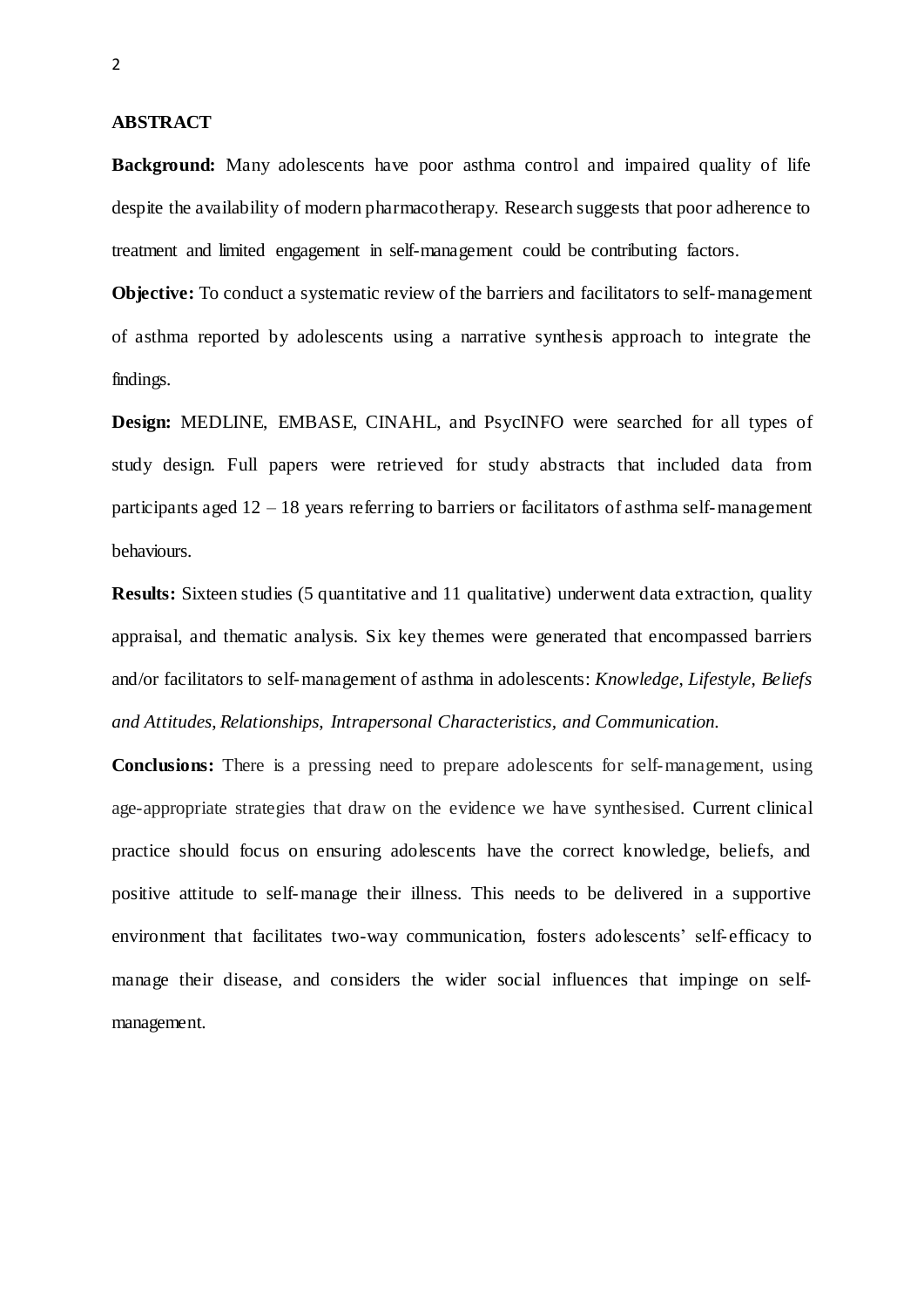#### **INTRODUCTION**

Asthma is one of the commonest long-term conditions affecting adolescents. <sup>1</sup> Many have poor control and impaired quality of life despite the availability of modern pharmacotherapy.<sup>2,3</sup> Adolescence is a difficult developmental period during which hormonal, physical, and emotional changes create turmoil for the young person. <sup>4</sup> The process of developing independence and transitioning into adulthood may conflict with the actions and beliefs required for good self-management of asthma. 5

Self-management of asthma in adolescents has been conceptualised as the behaviours to prevent, monitor, manage, and communicate asthma symptoms in order to control outcomes. 6 Research indicates that adolescents have limited engagement in self-managing their asthma and there is inefficient communication between adolescents and healthcare professionals (HCP) about their illness. 7,8 These are likely to be important factors in explaining poor adherence to treatment and poor asthma control in this age group.

Existing systematic reviews focus on educational interventions  $9-11$  or specifically medication adherence<sup>12,13</sup> as opposed to self-management. To the best of our knowledge none have focused on barriers and facilitators to self-management from the adolescents' perspective. However, a recent systematic review has summarised the barriers and facilitators to effective self-management of asthma across all ages.<sup>14</sup> This identified ten overarching themes such as partnership between patient and HCP, issues around medication, and education. Given that adolescence is already associated with challenges, such as gaining autonomy, the selfmanagement of asthma in this period of life might be expected to have its own particular influences. Furthermore, clinical services in the UK focus on either adults or a child / adolescent population, and hence our review focuses specifically on this latter age group. We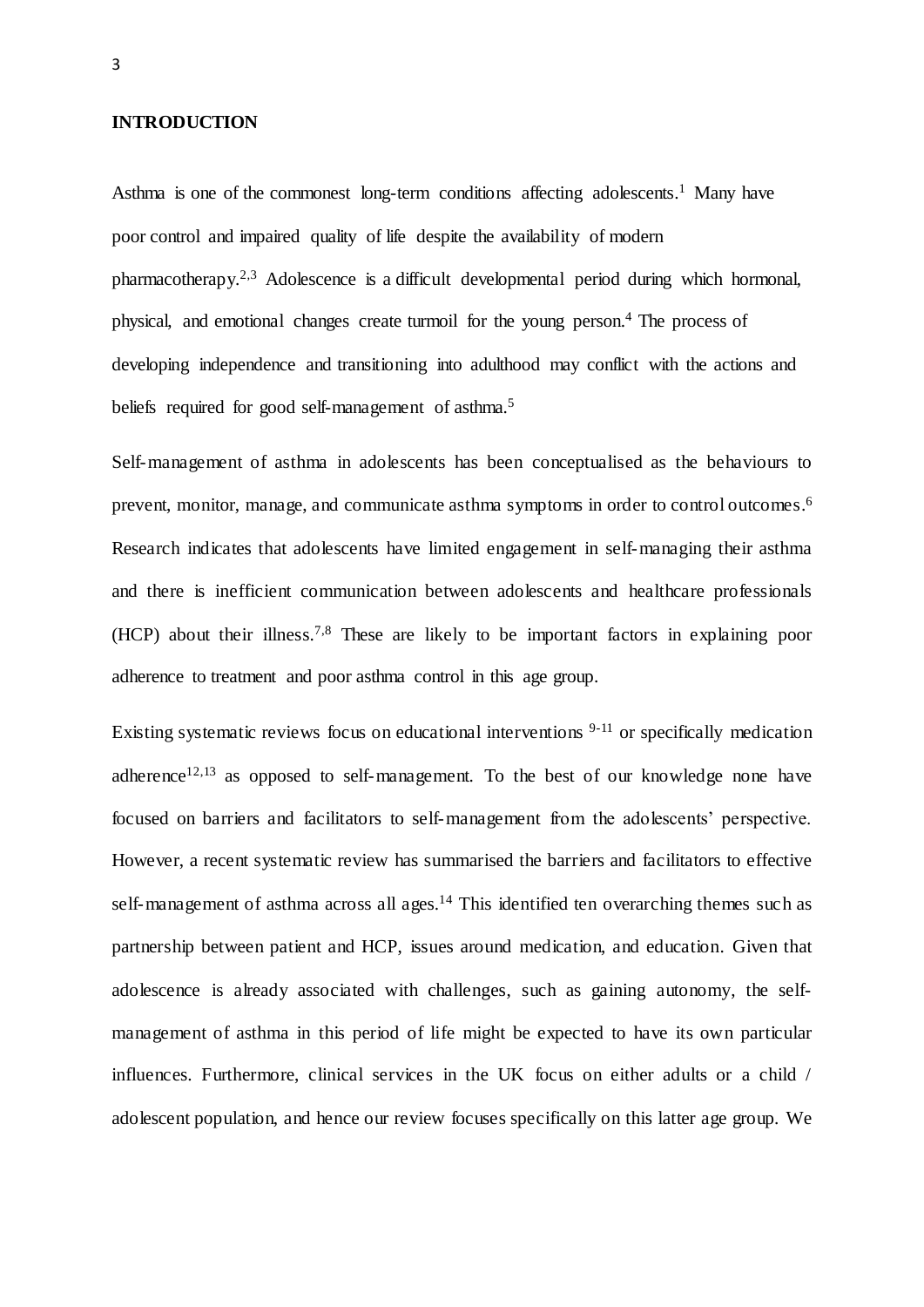conducted a systematic review of adolescent-reported barriers and facilitators to the behaviours conceptualised as necessary for adolescent' asthma self-management.<sup>6</sup>

#### **METHODS**

In collaboration with an experienced medical librarian, a search strategy was developed based on keywords and MeSH terms and adapted to suit each database (MEDLINE, EMBASE, CINAHL, and PsycINFO. The original search was conducted for the period January 1996 – May 2014 (see Appendix 2) and updated in May 2016. The date range was restricted to ensure that data were relevant to current management of adolescents with asthma. The search was limited to articles published in English and excluded conference abstracts, PhD or Masters theses and non-systematic reviews. At this literature search stage, we chose a strategy that was wider than just the influences on self-management to minimise the risk of omitting important studies.

Full papers were retrieved for study abstracts that included data (quantitative or qualitative), reported by participants aged  $12 - 18$  years, identifying factors that had a direct impact on self-management of asthma,

Two authors (GR and SH) reviewed the full text for relevance and agreed the final papers for inclusion in the review. Data from each paper were extracted by two of three coders (SH, RM or GR). References to communication were not explicitly linked as a barrier or facilitator of asthma self-management in the selected papers, but given the importance of communication in the conceptual model of adolescent asthma self-management, <sup>6</sup> we chose to include these data. Information was extracted pertaining to: study aims, participants, sampling, recruitment, design, intervention, setting, data collection and analysis methods, and study findings. We excluded studies that just described an educational or technological intervention. We also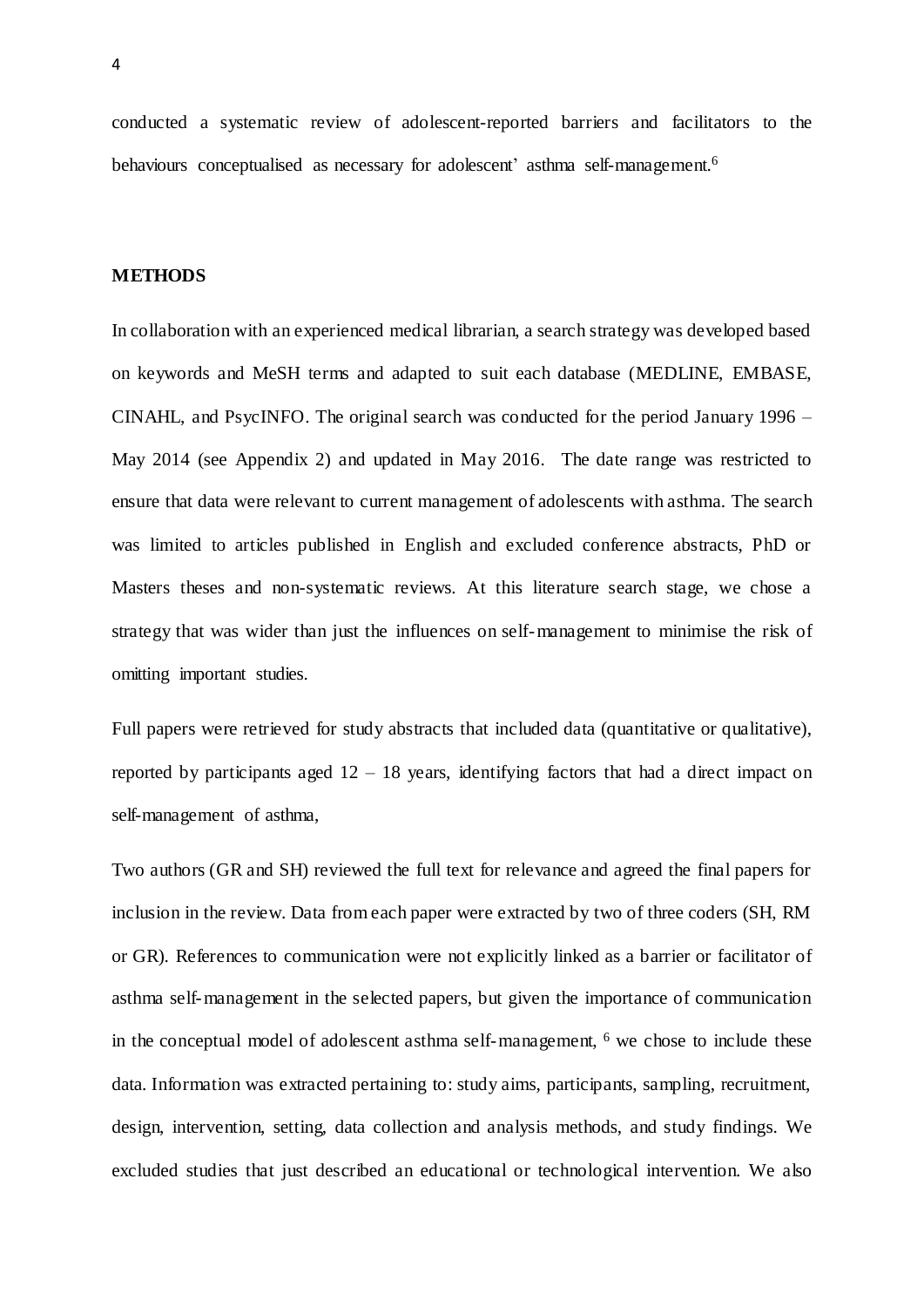excluded financial barriers as healthcare in the UK is free up to the age of 19 when in fulltime education.

A quality appraisal of included studies was conducted independently by three researchers (SH, GR, and RM). Qualitative studies were quality appraised using the method described by Harden et al, <sup>15</sup> one mixed methods study was appraised as qualitative as only the qualitative data was utilised in the results for this review. Quantitative studies were quality appraised using the Cochrane Risk of Bias Tool.<sup>16</sup> To be included in this review, subject matter was considered more important than quality of the study methodology, although we highlight methodological issues where they were found, therefore no studies were excluded on the basis of poor quality.

## *Data analysis*

A meta-analysis of the quantitative studies was not appropriate due to the heterogeneity in outcomes. As our aim was to combine the evidence from quantitative and qualitative studies, we used a narrative synthesis approach<sup>17</sup>, which was informed by the guidance produced by Popay *et al.*<sup>17</sup> Thematic analysis was used to identify common themes and concepts within and across qualitative and quantitative studies.

The text was coded according to its meaning and content to identify emerging themes. Written interpretations of quantitative data was coded in the same way as qualitative data. Three authors (SH, GR, RM) then met to review and discuss the emerging themes and to identify commonalities. This was an iterative process with subsequent discussions to enable themes to be further refined. Once agreement had been reached, the papers were read again by one author (SH) to ensure no relevant data had been missed.

## **RESULTS**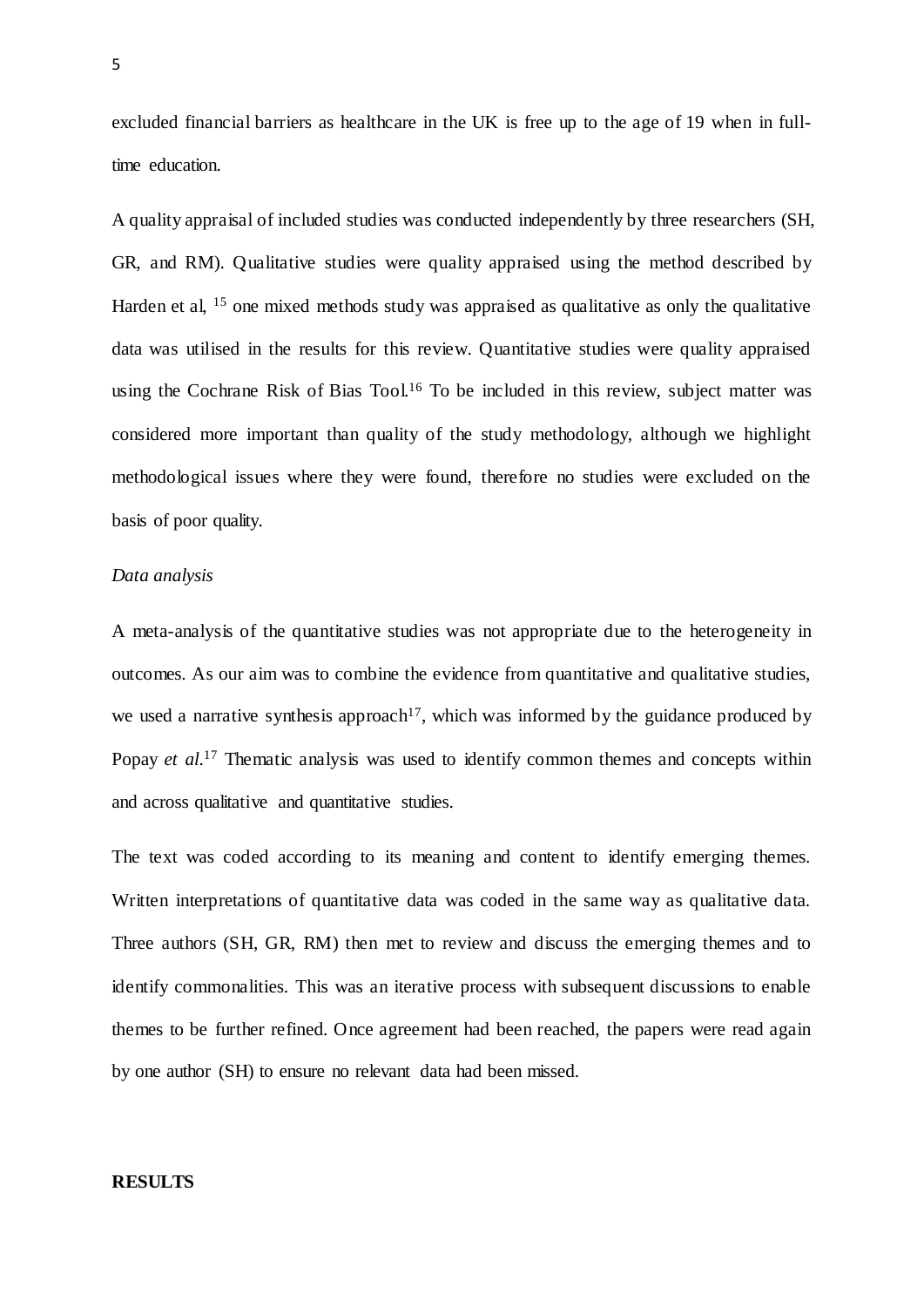#### **Study selection**

The search process is outlined in the flow diagram (Figure 1). The titles and abstracts of 3,886 records were reviewed by two authors (SH, GR) resulting in 101 records being retained for full-text retrieval and review. A further three records were excluded as the full text was not available and 46 were excluded as both reviewers agreed the article was not relevant to the review. A further 36 records were excluded for methodological reasons such as inappropriate age range of participants, i.e. too young  $(\langle 11 \rangle$  years) and / or too old (>18 years). We included three papers where the youngest participants were 11 years, and 3 papers where the oldest participants were 20 given that most of their participants were in our adolescent age range. The final review consisted of eleven qualitative and five quantitative studies, including 1,011 participants that were subjected to data extraction and quality appraisal. The aims, sample characteristics, methodology and findings of these studies are described in table 1. The quality appraisals of the qualitative and quantitative studies are described in tables 2 and 3 respectively. All the qualitative studies were rated as 'medium' or 'high' quality. The majority of the quantitative studies were assessed as 'unclear risk', due either to the lack of details and/or the use of unvalidated measures.

## **Thematic analysis**

Our thematic analysis generated six key themes that encompass barriers and/or facilitators to self-management behaviours – preventing, managing, monitoring, and communicating with others - of asthma in adolescents. A summary is presented in table 4.

#### **Knowledge of asthma and treatments**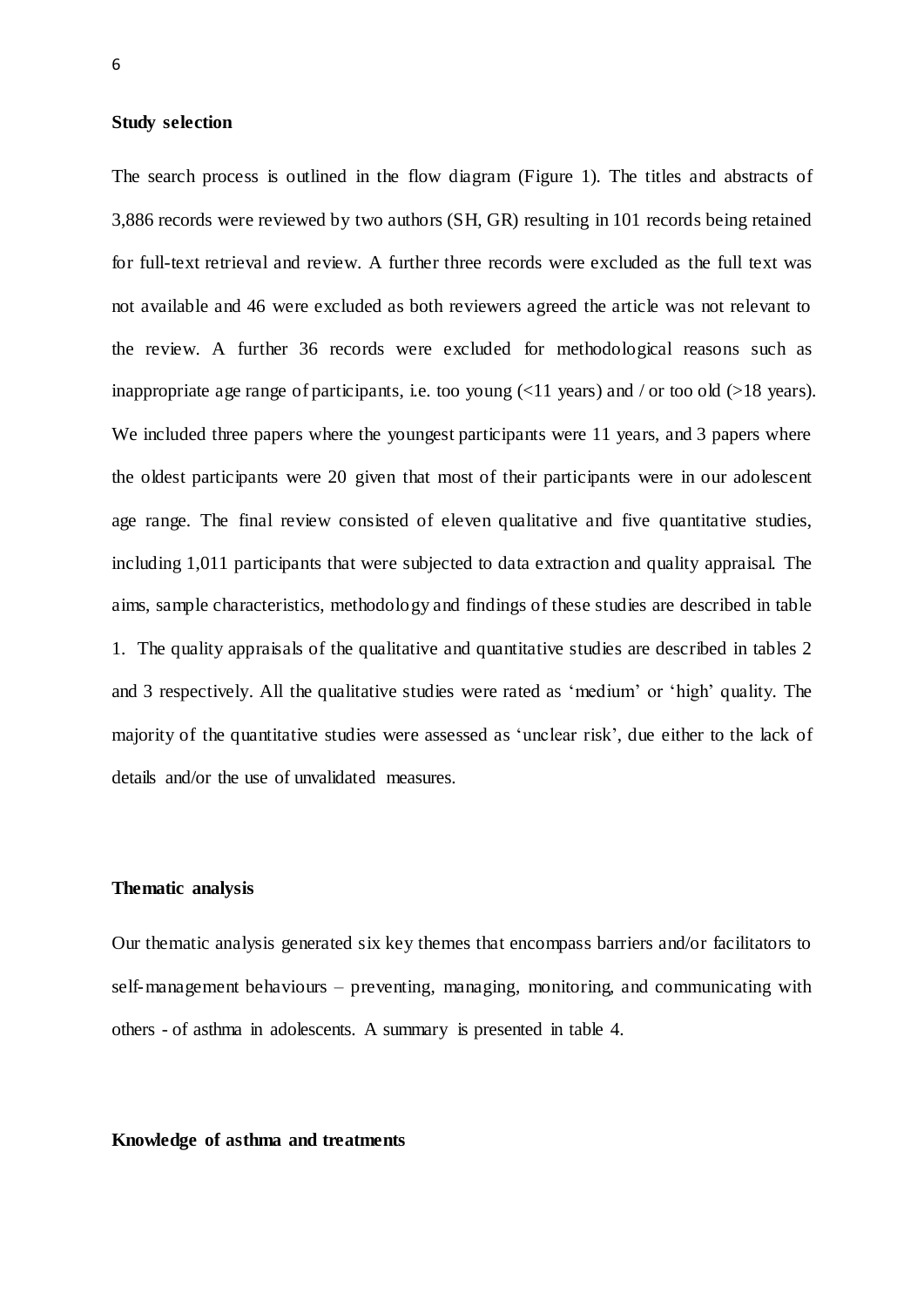Adolescents who reported a greater knowledge of asthma reported far fewer barriers to selfmanagement.<sup>18</sup> Compliance was reported to improve following a severe exacerbation.<sup>8</sup> Lack of knowledge about medication regimes $8,19$  and inhaler techniques can lead to nonadherence.<sup>20</sup>

Some adolescents lacked knowledge about triggers such as how pets in the home can affect asthma. <sup>8</sup> Others were knowledgeable about triggers but did not feel able to control or avoid them as we discuss in the next section. 21

# **Lifestyle influences**

Difficulty in remembering to take care of their asthma was a barrier to self-management.<sup>18</sup> Not taking medication as prescribed occurred due to forgetting;<sup>7,8,20,22-24</sup> difficulty organising time (e.g. being in a rush for school in the morning or disruption to usual routines);8,22,23 not wanting to interrupt leisure activities;<sup>7,23</sup> or when the medication regime conflicted with other priorities.<sup>8</sup> Other barriers to self-management were: losing inhalers;<sup>22</sup> the inconvenience of carrying<sup>20</sup> and the time needed to use spacer devices;<sup>8</sup> smoking;<sup>8</sup> and difficulty avoiding triggers such as cigarette smoke,<sup>21</sup> or the weather.<sup>25</sup>

Facilitators to self-management included a daily routine for the medical regime<sup>7,19,20</sup> and cues for remembering to take medication,<sup>7,19</sup> such as leaving inhalers in readily seen places.<sup>22-24,26</sup> Adherence may be a habit as indicated by past self-reported adherence to medication predicted self-reported adherence one year later.<sup>27</sup>

#### **Beliefs and attitudes to asthma and medication**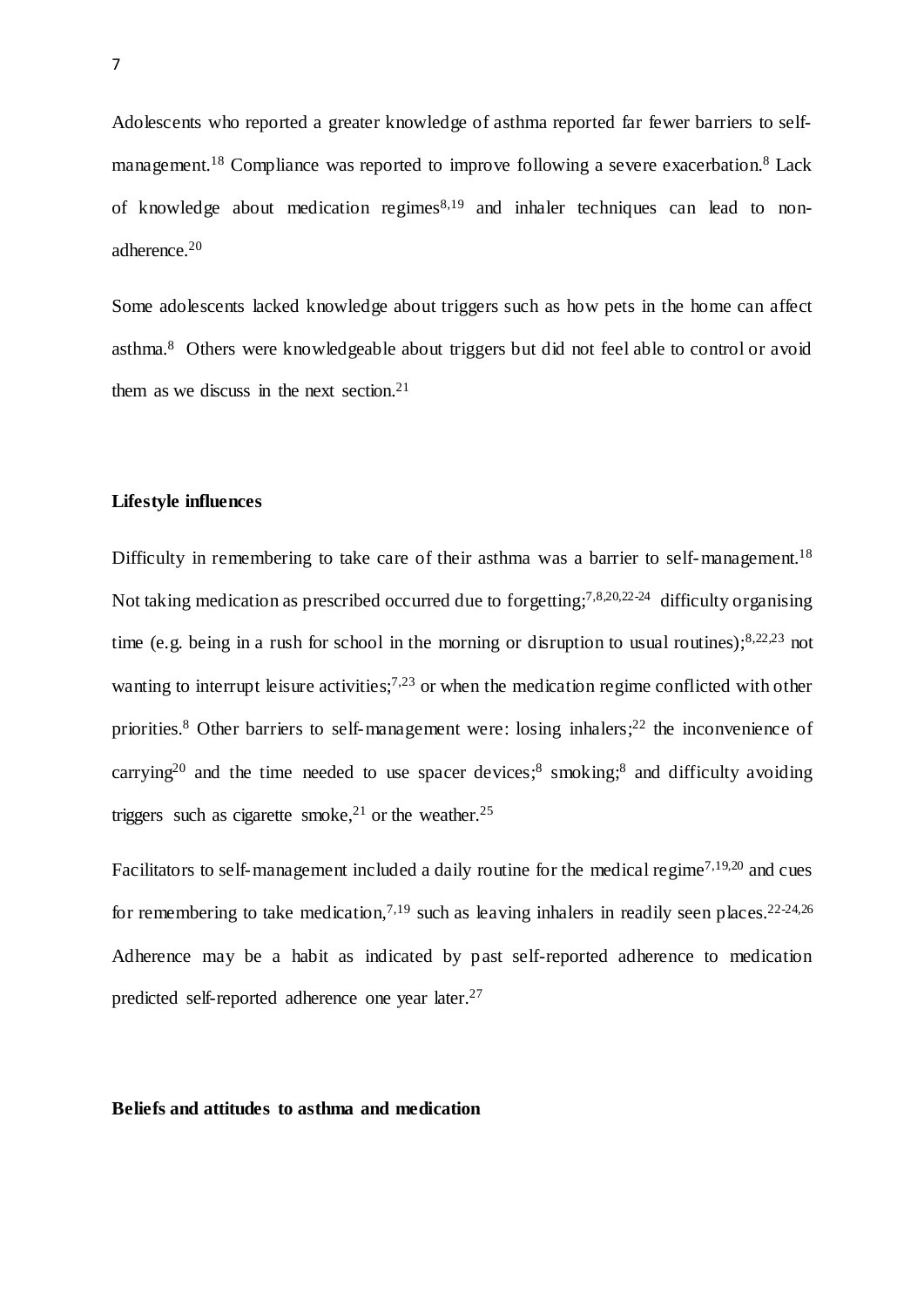Not taking medication, or not using treatments as prescribed, occurred due to beliefs that medication is ineffective;  $7,8,20,22,24$  asthma is not a serious disease;  $19,21$  they would outgrow asthma (and were non-adherent to test this);  $19$  and, taking medication is a sign of weakness (in adolescent boys a belief portrayed to them by their fathers).<sup>19</sup> Attitudes that led to nonadherence included: they 'knew their bodies better' than their doctors and therefore felt 'safe' to deviate from medical guidance;<sup>20</sup> denial of having the disease;<sup>20</sup> adverse medication side effects such as the taste;<sup>7,22</sup> and fear of potential side effects such as weight gain<sup>8</sup> or addiction to medication. 22

Positive attitudes towards asthma resulted in fewer barriers to self-management<sup>18</sup> and better adherence was associated with positive attitudes towards medication.<sup>27</sup>

# **Relationships with others**

Parents facilitated self-management by providing reminders or encouragement to take medication,<sup>8,20,23,24,26,28</sup> as did peers<sup>20</sup> who also advised them to break from activities, warned of triggers, and shared medication (among friends with asthma).<sup>26</sup> Coping with asthma was better if social support encouraged a calm approach and they accepted help from others.<sup>25</sup>

Some adults were barriers to asthma self-management, for example, teachers could be either insensitive or unsupportive<sup>21</sup> and school policies could prevent adolescents from carrying inhalers. <sup>26</sup> Peers could be a barrier to self-management as some adolescents were unwilling to give up time with their friends to take care of their illness.<sup>18</sup>

Negative attitudes towards HCPs were frequently reported barriers to self-management<sup>18</sup> and being seen in a paediatric clinic was "alienating". 8 In contrast, better self-management was reported when a positive relationship with the HCP was promoted and when the HCP was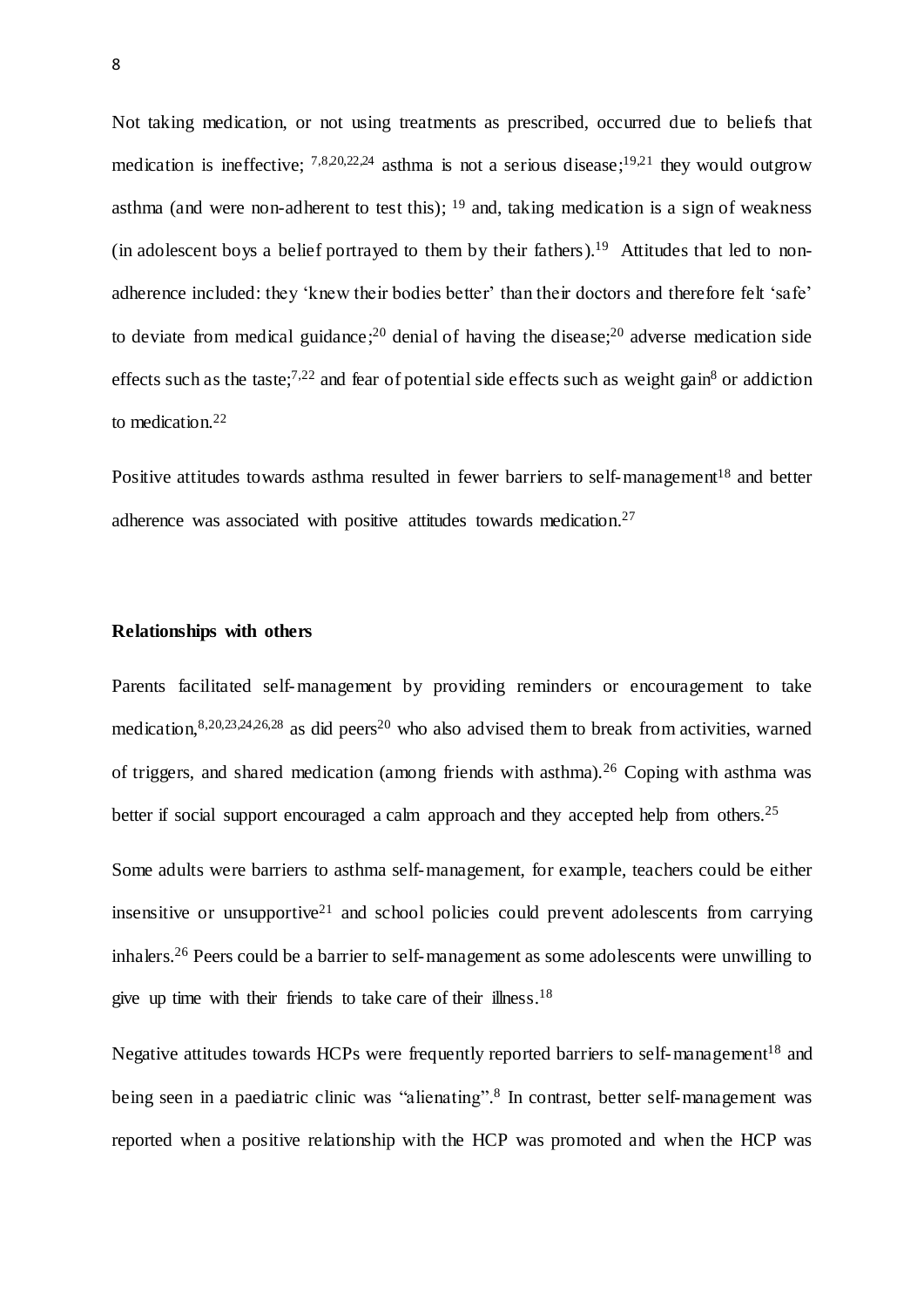competent, understanding, and helpful and reminded them about key things. 26,19 Adolescents were more likely to comply with their treatment when they had support from nurses.<sup>23,29</sup>

#### **Intrapersonal characteristics**

Apathy towards asthma and medication was shown by some adolescents who reported not being "bothered" to take medication.<sup>8,20</sup>. Motivation, energy and willpower have been shown to significantly predict adherence to medication.<sup>29</sup>

Adolescents reported situations where others did not take their illness seriously and they identified that it was difficult for them to act assertively in such situations.<sup>7</sup> This included adults who smoked around them<sup>7</sup> and expectations from teachers that could exacerbate symptoms during physical activities. <sup>21</sup>

Fewer barriers to self-management were reported by adolescents who scored higher on a questionnaire designed to measure self-efficacy (perceived ability to perform a desired behaviour) in children with asthma.<sup>18</sup> Another intervention study reported an increase in adherence after 24 months, but no change in self-efficacy.<sup>30</sup> Adolescents who reported feeling in "control" of their asthma symptoms were more likely to carry their inhalers outside the home. 31

Taking medication or experiencing asthma symptoms in front of others was reported as embarrassing in several studies <sup>8,19,20,31</sup> and was associated with not carrying medication.<sup>31</sup> Although in one study using inhalers in front of peers was not considered embarrassing<sup>32</sup>. Poor adherence was also associated with feeling ashamed about having asthma.<sup>27</sup> However, others reported "accepting" they had asthma and were more likely to tell others about their asthma.<sup>7</sup> In contrast, some adolescents tried to forget they had asthma,<sup>18</sup> or did not discuss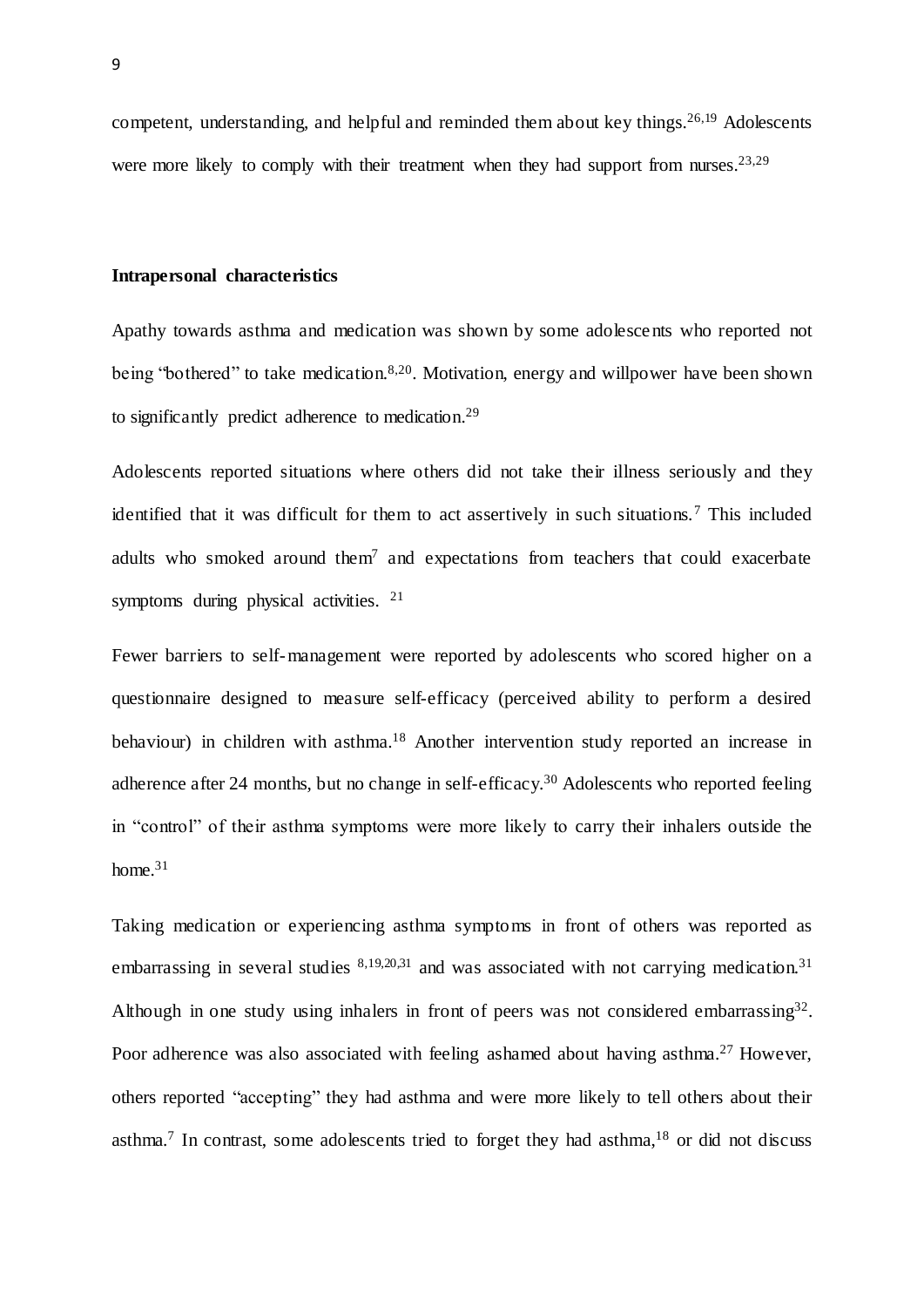their asthma with others because they had a desire to appear "normal" <sup>26</sup> and this also lead them to "push" themselves (for example in sports) so as to appear no different to peers.<sup>21</sup> Embarrassment also acted as a facilitator to self-management within the context of a medical consultation. Where medication use was electronically monitored, some adolescents wanted to demonstrate adherence and did not want to experience the embarrassment of HCP knowing they had not taken them. 22

# **Communicating with others**

Communication factors were not directly implicated in self-management behaviours such as taking medication but they impact on how patients gain support especially when asthma is out of control. In keeping with this, descriptive experiences of ineffective communication about asthma were identified in four studies, all of which were designed to elicit adolescent views and experiences of asthma self-management. As adolescents begin to assume greater responsibility for asthma self-management, effective communication with others during this period is critically important. 6

Deliberately not reporting medication deviations to healthcare professionals $8$  occurred sometimes to avoid confrontation<sup>19</sup> or because of difficulty in being honest when parents were present if they do not want to disclose information such as smoking.<sup>8</sup> Adolescents reported apprehension about attending outpatient clinics alone,<sup>8</sup> feeling afraid to ask questions, or paying no attention to the information given by the HCP as they did not understand.<sup>7</sup> A reluctance to discuss asthma with others was also reported.<sup>21</sup>

# **DISCUSSION**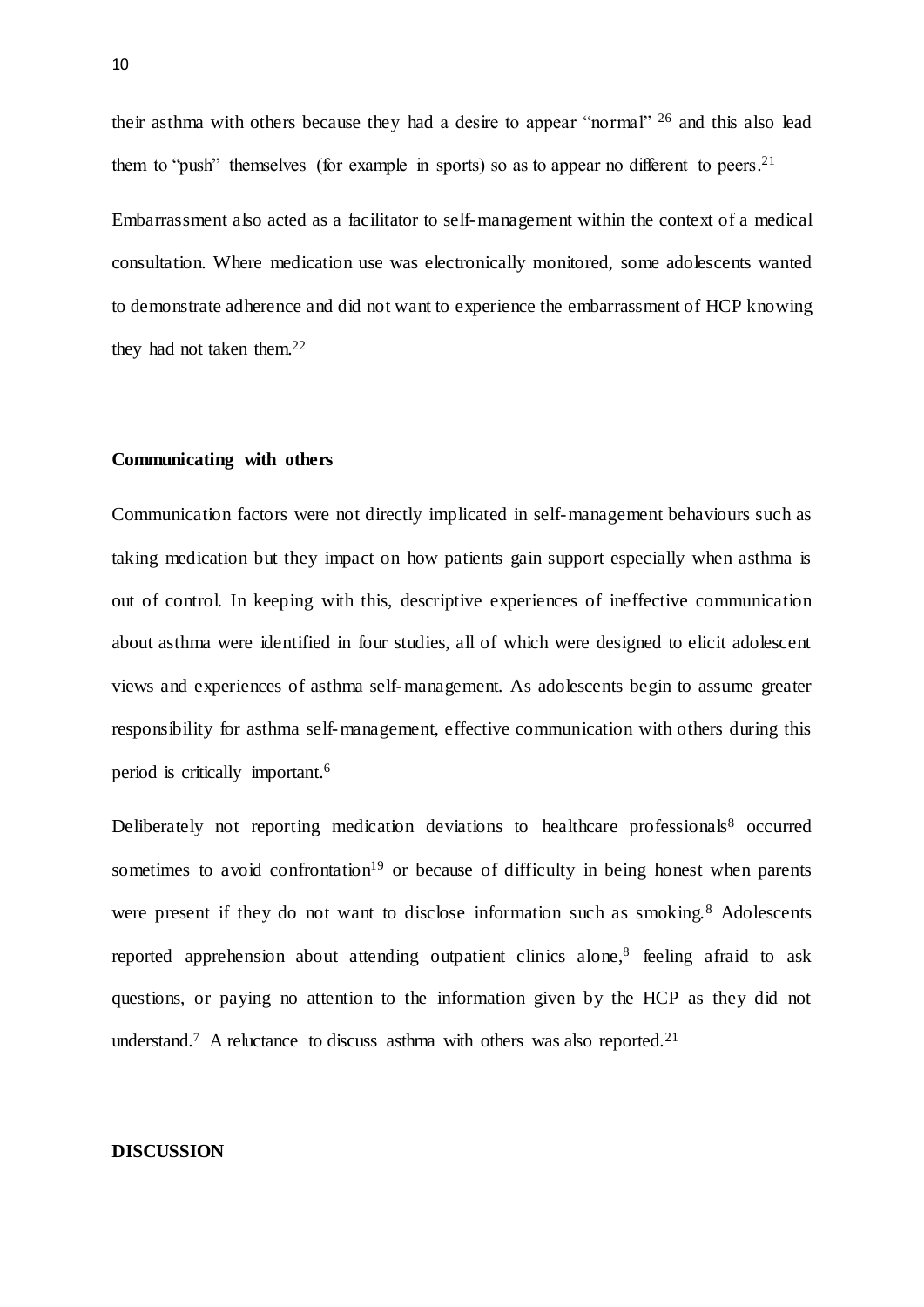This systematic review and narrative synthesis has uniquely identified and integrated adolescent-reported barriers and facilitators to self-management of asthma, and summarised these into six key themes. Many of these related to adherence to asthma medications. The key take home messages from this review for healthcare professionals are given in table 5.

Adherence to medication is a key component of asthma self-management. When adolescents lack *knowledge* of asthma, their medications, and how to use them properly, they are less likely to be adherent to their treatment. *Lifestyle* factors such as time constraints were often linked to forgetting to take medication. Adolescents are not unique in this as adherence to prescribed treatment, including unintentional non-adherence,<sup>33</sup> in developed countries is estimated to be as low as 50%.<sup>34</sup> *Beliefs and attitudes* summarises how negative or erroneous beliefs and attitudes towards their illness, medication, and HCP can lead to non-adherence with treatment, whereas positive attitudes towards asthma and medications can have a facilitative influence on self-management. This is not surprising given that low rates of adherence in many other long term conditions (LTCs) (including asthma) have been associated with patients' beliefs about their personal need for medication and concerns about adverse side effects. <sup>33</sup> Our finding reinforces the UK's National Institute for Health and Clinical Excellence report that adherence is best understood in terms of the beliefs and preferences that influence the person's perceptions of the treatment and their motivation to start and continue with it.

The theme *Relationships* highlights the importance of parents who can facilitate selfmanagement through support, reminders, and education. Teachers, HCPs and friends can also influence self-management and are potential facilitators that can be used as support structures, particularly the latter given recent research indicating that decision-making in adolescence may be particularly modulated by peers.<sup>35</sup>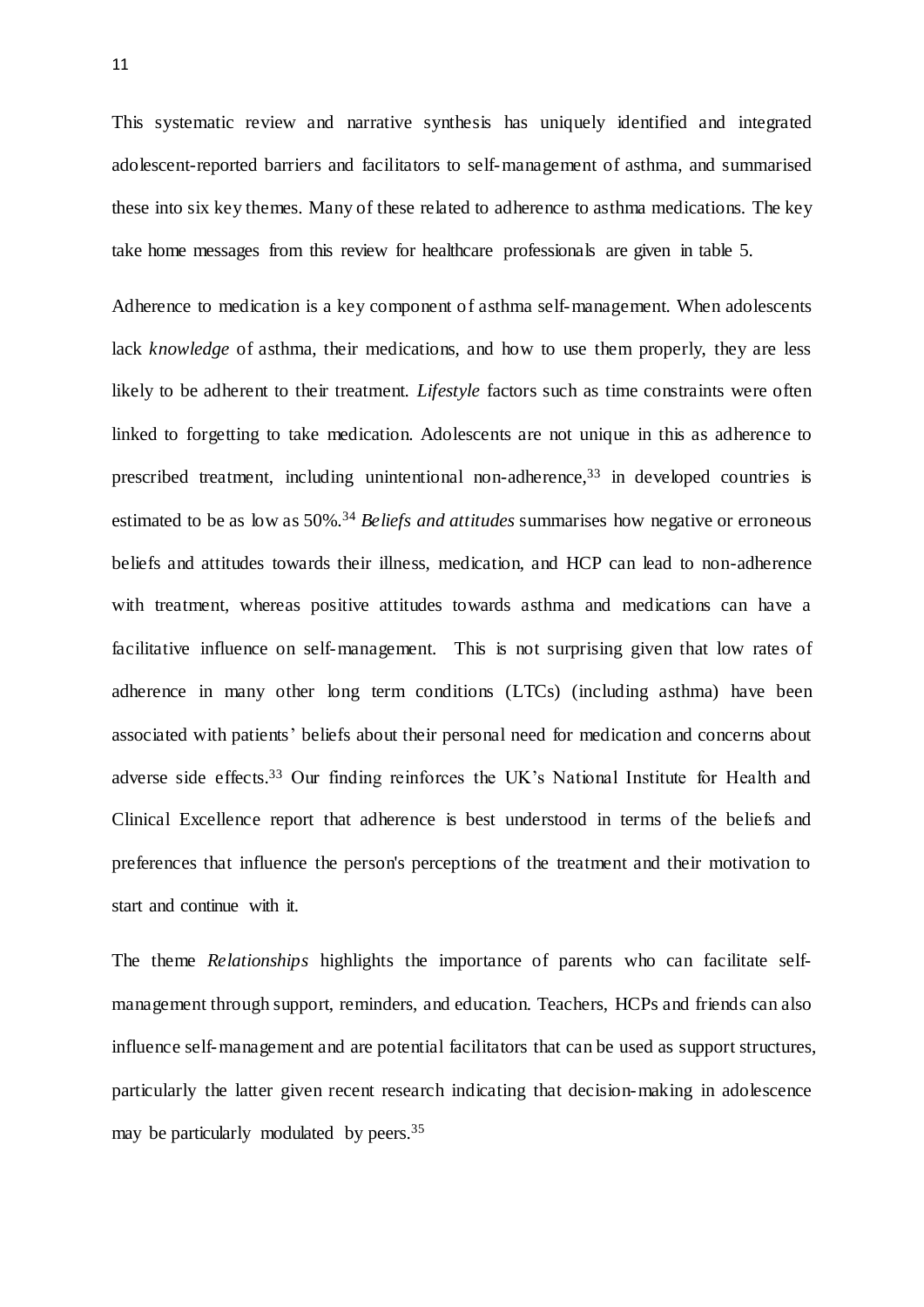*Intrapersonal Characteristics* emphasises the embarrassment reported by adolescents from having asthma or using treatments in front of others. Adolescents are particularly sensitive to social environmental cues and process social emotions differently to adults,<sup>36</sup> which may explain their desire to appear 'normal'. A lack of assertiveness can prevent adolescents from advocating their needs, indicating that increased confidence and self-advocacy skills to act in such situations would empower them to better self-manage.

The final theme, although not explicitly linked to self-management behaviours, *was communication*. Effective communication with others has been identified as a necessary component of adolescent asthma self-management,<sup>6</sup> and recognised more generally as an important element of self-management across a range of long term conditions.<sup>37</sup> HCPs' communication skills have been associated with patient adherence and HCPs' communication training can improve patient adherence.<sup>38</sup>

Our study has a number of limitations. Studies were not excluded on the basis of quality; due to the paucity of studies in this area it was felt important to retain all the data. Although all the qualitative studies met the criteria to be considered of 'medium' or 'high' quality there were some concerns regarding the small number of participants in some focus groups. As already noted, we were unable to accurately rate the quality of the quantitative studies due to the lack of details and concerns due to the use of unvalidated questionnaires. Most studies were not designed to explicitly identify factors that influenced self-management behaviours (such as taking medication). Future research could attempt to address this by better linking identified barriers and facilitators of asthma self-management to actual behaviour.

For many patients with asthma, self-management is often further complicated by comorbid allergic disease. Likewise, the difficulties of self-managing a long term condition during adolescence is not limited to asthma. Adolescents with other LTCs, such as diabetes and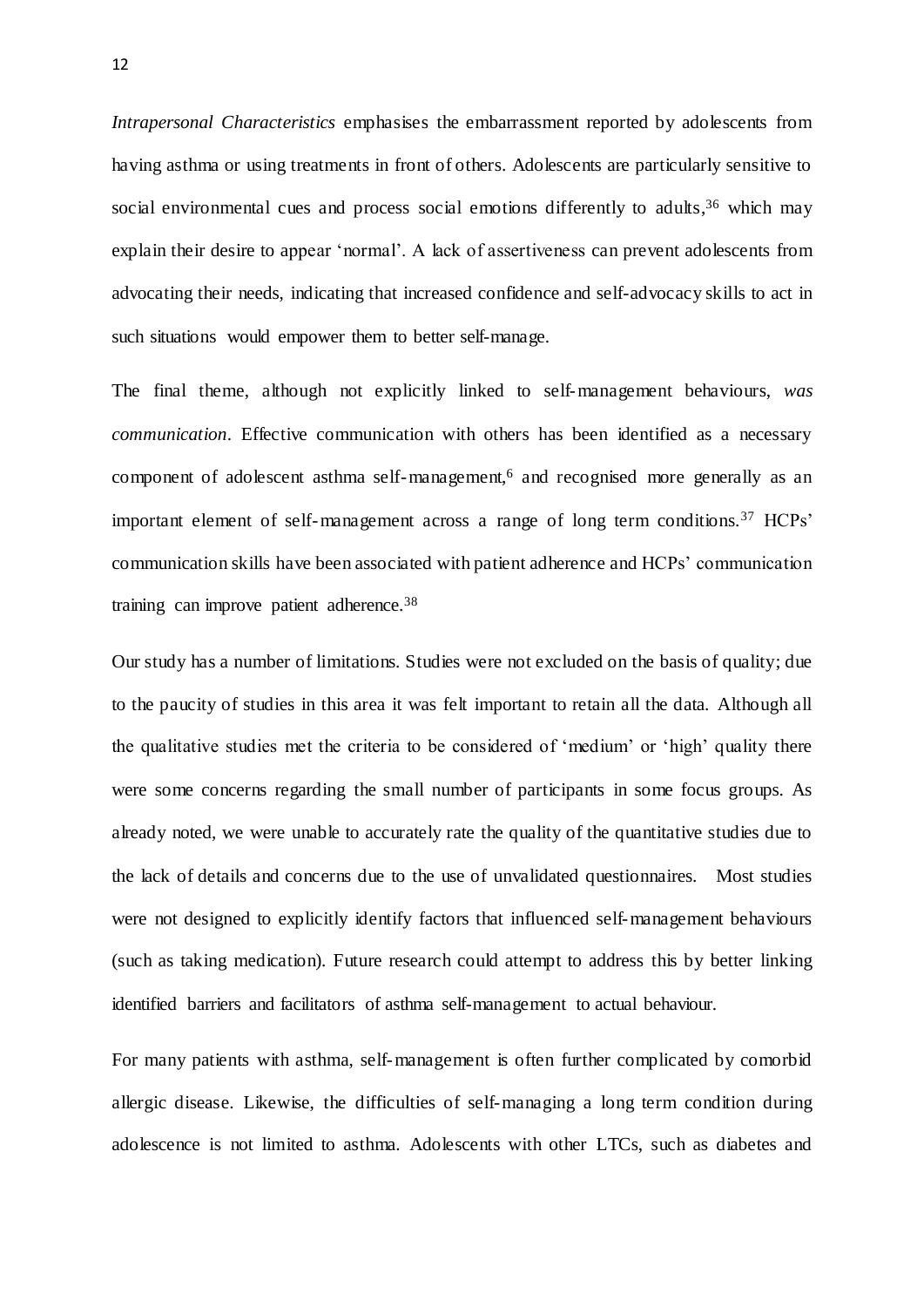juvenile idiopathic arthritis, also encounter similar barriers and facilitators to illness selfmanagement such as knowledge, parental involvement and intrapersonal issues.<sup>39</sup> The knowledge, attitudes and life skills that underpin engagement with self-management of LTCs are acquired at different rates in different children as they mature<sup>5</sup> and this does not necessarily materialise at age 18, the age at which health services in the UK expect young adults to take responsibility for their disease management. Given that adults with LTCs, including asthma,<sup>14</sup> also encounter barriers to self-management, there is a pressing need to prepare adolescents for self-management, through age-appropriate strategies.

Our findings support existing literature that identifies across a range of long term conditions in all ages, the more successful interventions to improve self-management have been multicomponent, and demonstrate the need to include knowledge, psychological strategies, practical and social support in future interventions<sup>37</sup> if we want to ensure effective on-going engagement of adolescents with self-management. Critical components of such an approach will need to enhance knowledge of asthma and treatments which should also positively influence some of the negative or erroneous beliefs and attitudes that conflict with effective on-going self-management skills. Psychological strategies will also be essential to : modify beliefs that cannot be addressed through knowledge alone; address interpersonal issues such as increasing motivation to self-manage and embarrassment around peers; and to increase self-confidence to advocate for oneself. The issues arising from the tripartite relationship between the adolescent patient, parent, and HCP also need consideration and will require actions to influence the behaviour of HCPs and parents to facilitate better communication between all parties.

There is evidence to suggest that consultations between adolescents and HCPs' are not currently patient-focused<sup>8</sup> therefore clinical practice needs to be transformed to deliver care in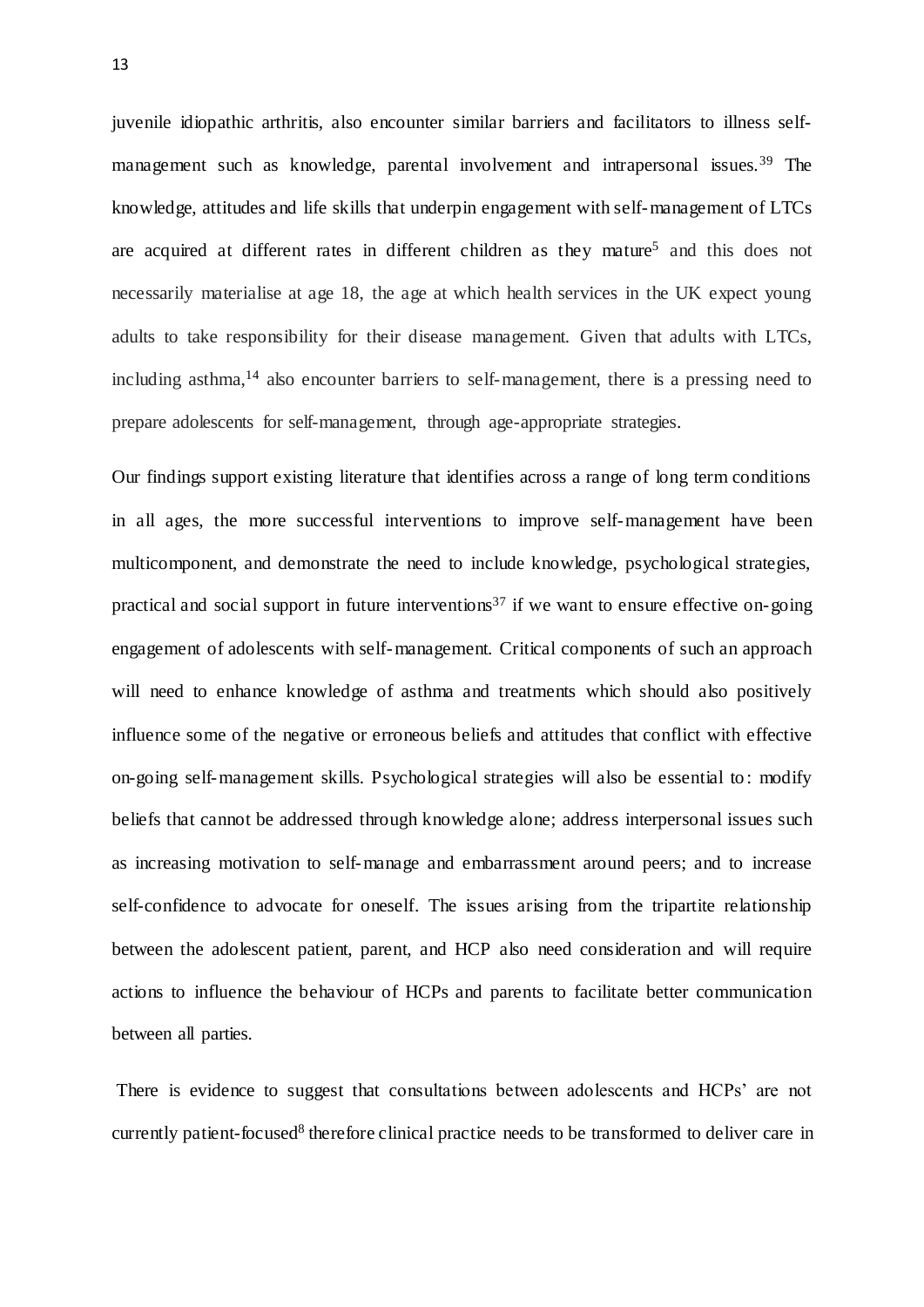a supportive environment that facilitates two-way communication, fosters adolescents' selfefficacy to manage their disease, and considers their wider social influences.

#### **ACKNOWLEDGEMENTS**

We would like to acknowledge the help of Paula Sands (Librarian, University of Southampton) in developing the search strategy for this systematic review. The study team would like to thank the trial steering group for their advice, in particular, Mike Thomas, Gary Connett, Hans Michael Haitchi, Woolf Walker, Arvind Nagra, Julian Legg and Tricia McGinnity. Lastly, we would like to thank the Asthma UK – Joanna Martin Project, for funding this study.

# **COMPETING INTERESTS**

The authors have no conflicts of interest or financial relationships relevant to this article to disclose.

# References

- 1. Kurukulaaratchy RJ, Matthews SM, Arshad SH. The natural history of fatal childhood asthma A case from the Isle of Wight birth cohort. Journal of Asthma 2008;**45**(10):944-47.
- 2. Fleming L, Wilson N, Bush A. Difficult to control asthma in children. Curr Opin Allergy Clin Immunol 2007;**7**(2):190-5.
- 3. Rabe KF, Adachi M, Lai CK, et al. Worldwide severity and control of asthma in children and adults: the global asthma insights and reality surveys. The Journal of allergy and clinical immunology 2004;**114**(1):40-7.
- 4. Steinberg L. Cognitive and affective development in adolescence. Trends in Cognitive Sciences 2005;**9**(2):69-74.
- 5. Sawyer SM, Aroni RA. Self-management in adolescents with chronic illness. What does it mean and how can it be achieved. Medical Journal of Australia 2005;**183**(8):405.
- 6. Mammen J, Rhee H. Adolescent Asthma Self-Management: A Concept Analysis and Operational Definition. Pediatric Allergy, Immunology, and Pulmonology 2012;**25**(4):180-89.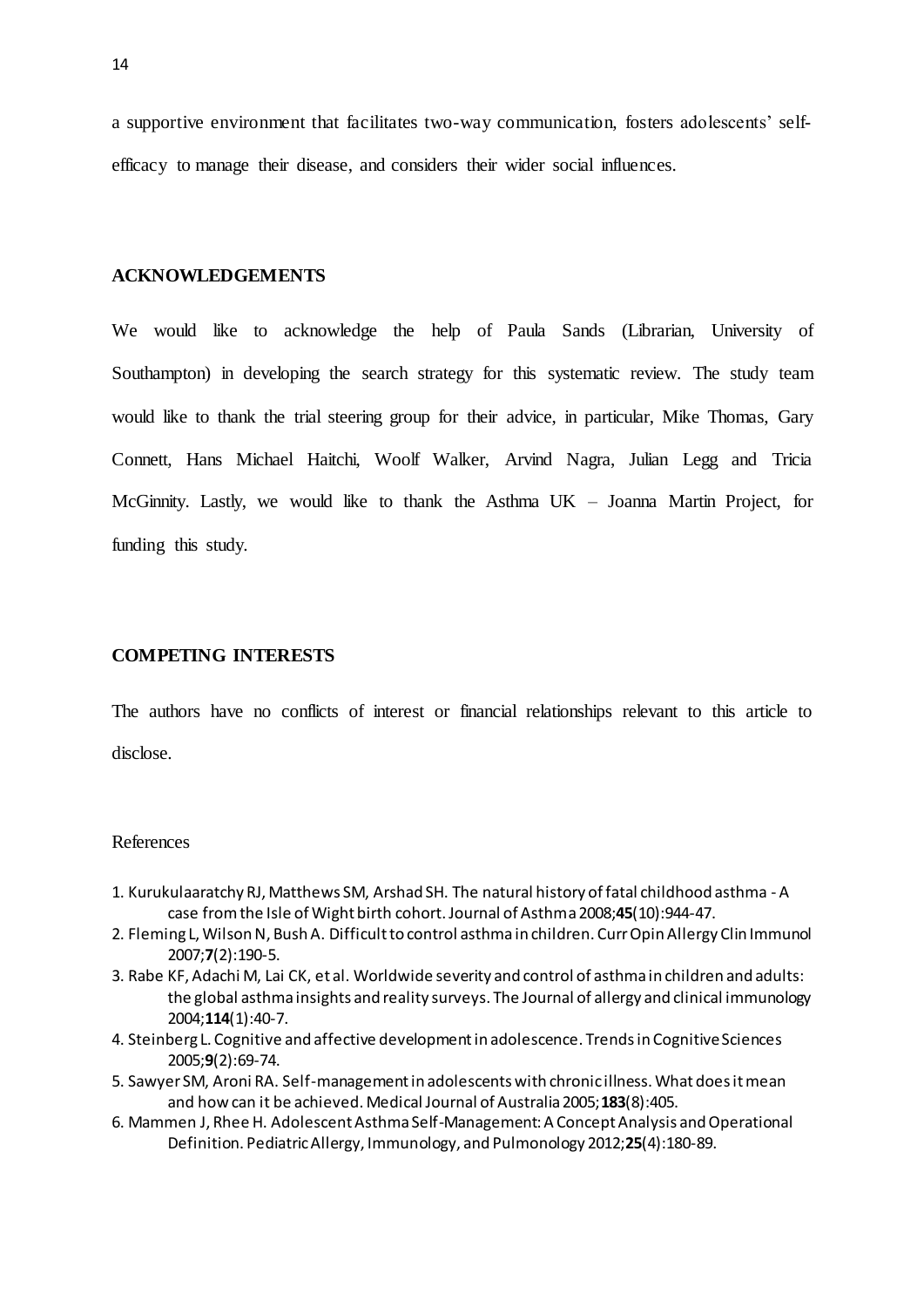- 7. van Es SM, le Coq EM, Brouwer AI, et al. Adherence-related behavior in adolescents with asthma: results from focus group interviews. Journal of Asthma 1998;**35**(8):637-46.
- 8. Edgecombe K, Latter S, Peters S, et al. Health experiences of adolescents with uncontrolled severe asthma. Archives of Disease in Childhood 2010;**95**(12):985-91.
- 9. Bravata DM, Gienger AL, Holty JE, et al. Quality improvement strategies for children with asthma: a systematic review. Arch Pediatr Adolesc Med 2009;**163**(6):572-81.
- 10. Wolf FM, Guevara JP, Grum CM, et al. Educational interventions for asthma in children. Cochrane Database of Systematic Reviews 2003(1):CD000326.
- 11. Haby M, Waters E, Robertson C, et al. Interventions for educating children who have attended the emergency room for asthma. The Cochrane Library 2001.
- 12. Kahana S, Drotar D, Frazier T. Meta-analysis of psychological interventions to promote adherence to treatment in pediatric chronic health conditions. Journal of Pediatric Psychology 2008;**33**(6):590-611.
- 13. Ahmad A, Sorensen K. Enabling and hindering factors influencing adherence to asthma treatment among adolescents: a systematic literature review. J Asthma 2016(just-accepted):00-00.
- 14. Kirby S, Miles C, Arden-Close E, et al. P51 Barriers And Facilitators To Effective Self-management Of Asthma – A Systematic Review And Thematic Synthesis. Thorax 2014;**69**(Suppl 2):A96.
- 15. Harden A, Brunton G, Fletcher A, et al. *Young people, pregnancy and social exclusion: A systematic synthesis of research evidence to identify effective, appropriate and promising approaches for prevention and support*: EPPI-Centre, Social Science Research Unit, Institute of Education, University of London, 2006.
- 16. Higgins JPT, Altman DG, Gøtzsche PC, et al. *The Cochrane Collaboration's tool for assessing risk of bias in randomised trials*, 2011.
- 17. Popay J, Roberts H, Sowden A, et al. Guidance on the conduct of narrative synthesis in systematic reviews. A product from the ESRC methods programme Lancaster: Institute of Health Research 2006.
- 18. Rhee H, Belyea MJ, Ciurzynski S, et al. Barriers to asthma self-management in adolescents: Relationships to psychosocial factors. Pediatric Pulmonology 2009;**44**(2):183-91.
- 19. Wamboldt FS, Bender BG, Rankin AE. Adolescent decision-making about use of inhaled asthma controller medication: results from focus groups with participants from a prior longitudinal study. Journal of Asthma 2011;**48**(7):741-50.
- 20. Buston KM, Wood SF. Non-compliance amongst adolescents with asthma: listening to what they tell us about self-management. Family Practice 2000;**17**(2):134-8.
- 21. Velsor-Friedrich B, Vlasses F, Moberley J, et al. Talking with teens about asthma management. J Sch Nurs 2004;**20**(3):140-8.
- 22. Naimi DR, Freedman TG, Ginsburg KR, et al. Adolescents and asthma: why bother with our meds? Journal of Allergy & Clinical Immunology 2009;**123**(6):1335-41.
- 23. Blaakman SW, Cohen A, Fagnano M, et al. Asthma medication adherence among urban teens: a qualitative analysis of barriers, facilitators and experiences with school-based care. J Asthma 2014;**51**(5):522-9.
- 24. Koster ES, Philbert D, de Vries TW, et al. "I just forget to take it": asthma self-management needs and preferences in adolescents. J Asthma 2015;**52**(8):831-7.
- 25. Knight D. Beliefs and self-care practices of adolescents with asthma. Issues Compr Pediatr Nurs 2005;**28**(2):71-81.
- 26. Jonsson M, Egmar AC, Hallner E, et al. Experiences of living with asthma a focus group study with adolescents and parents of children with asthma. Journal of Asthma 2014;**51**(2):185-92.
- 27. van Es SM, Kaptein AA, Bezemer PD, et al. Predicting adherence to prophylactic medication in adolescents with asthma: an application of the ASE-model. Patient Educ Couns 2002;**47**(2):165-71.
- 28. Araujo A, Rocha RL, Alvim CG. Adolescence and asthma management: The perspective of adolescents receiving primary health care. Revista Paulista de Pediatria 2014;**32**(3):171-76.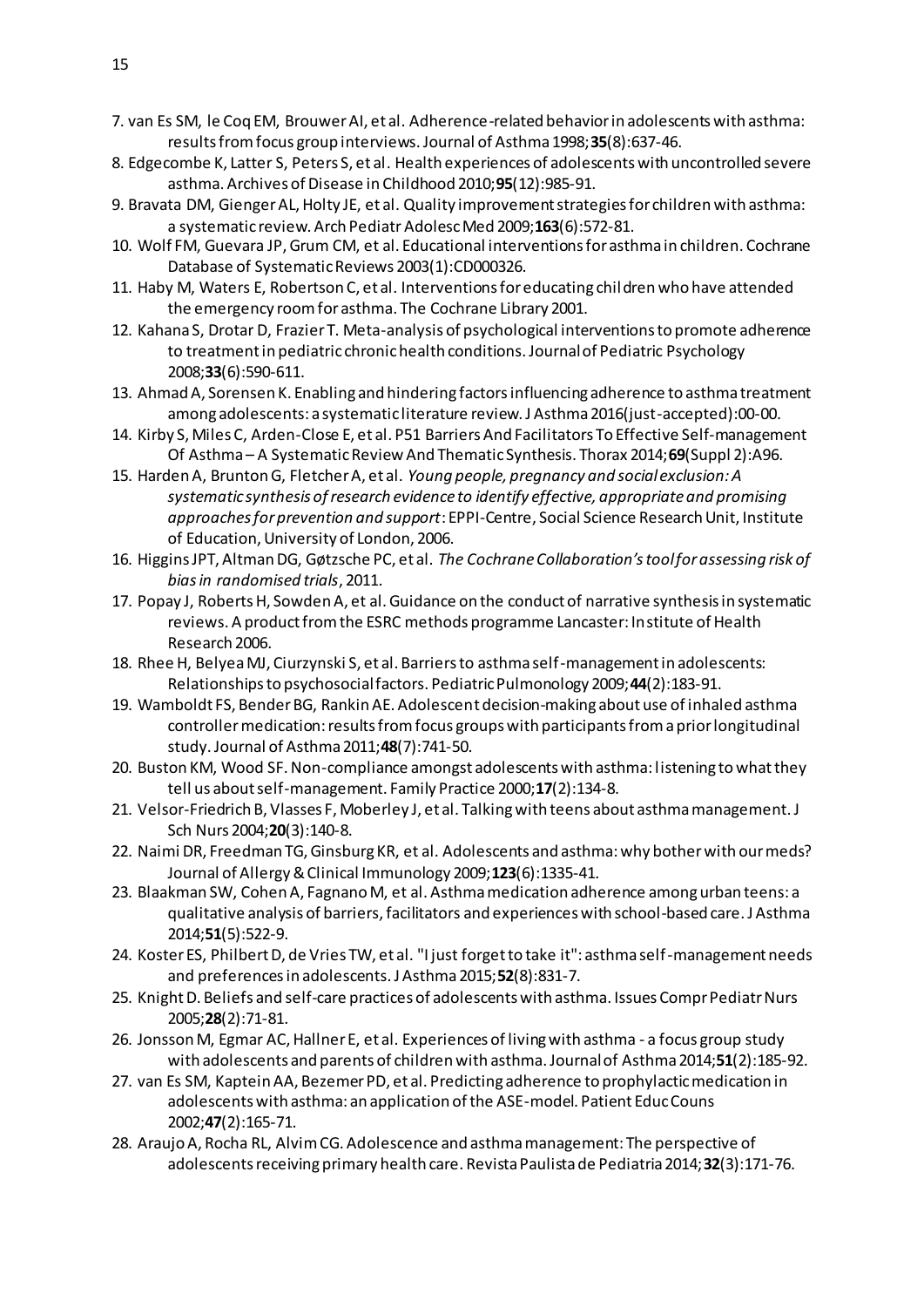- 29. Kyngäs HA. Nurses' support: essential factor for the good compliance of adolescents with asthma. Nursing & Health Sciences 2000;**2**(4):211-16.
- 30. van Es SM, Nagelkerke AF, Colland VT, et al. An intervention programme using the ASE-model aimed at enhancing adherence in adolescents with asthma. Patient Educ Couns 2001;**44**(3):193-203.
- 31. Cohen R, Franco K, Motlow F, et al. Perceptions and attitudes of adolescents with asthma. Journal of Asthma 2003;**40**(2):207-11.
- 32. Quaranta J, Wool M, Logvis K, et al. Interpersonal Influences on the Self-management Skills of the Rural Asthmatic Adolescent. Online Journal of Rural Nursing and Health Care 2014;**14**(2):97-122.
- 33. Horne R. Compliance, adherence, and concordance: implications for asthma treatment. Chest 2006;**130**(1 Suppl):65S-72S.
- 34. Sabaté E. *Adherence to long-term therapies: evidence for action*: World Health Organization, 2003.
- 35. Blakemore S-J, Robbins TW. Decision-making in the adolescent brain. Nature neuroscience 2012;**15**(9):1184-91.
- 36. Blakemore S-J. Development of the social brain in adolescence. Journal of the Royal Society of Medicine 2012;**105**(3):111-16.
- 37. Taylor S, Pinnock H, Epiphaniou E, et al. A rapid synthesis of the evidence on interventions supporting self-management for people with long-term conditions.(PRISMS Practical Systematic Review of Self-Management Support for long-term conditions). Health Serv Deliv Res 2014;**2**:53.
- 38. Zolnierek KBH, DiMatteo MR. Physician communication and patient adherence to treatment: a meta-analysis. Medical care 2009;**47**(8):826.
- 39. Lindsay S, Kingsnorth S, Hamdani Y. Barriers and facilitators of chronic illness self-management among adolescents: a review and future directions. Journal of Nursing and Healthcare of Chronic Illness 2011;**3**(3):186-208.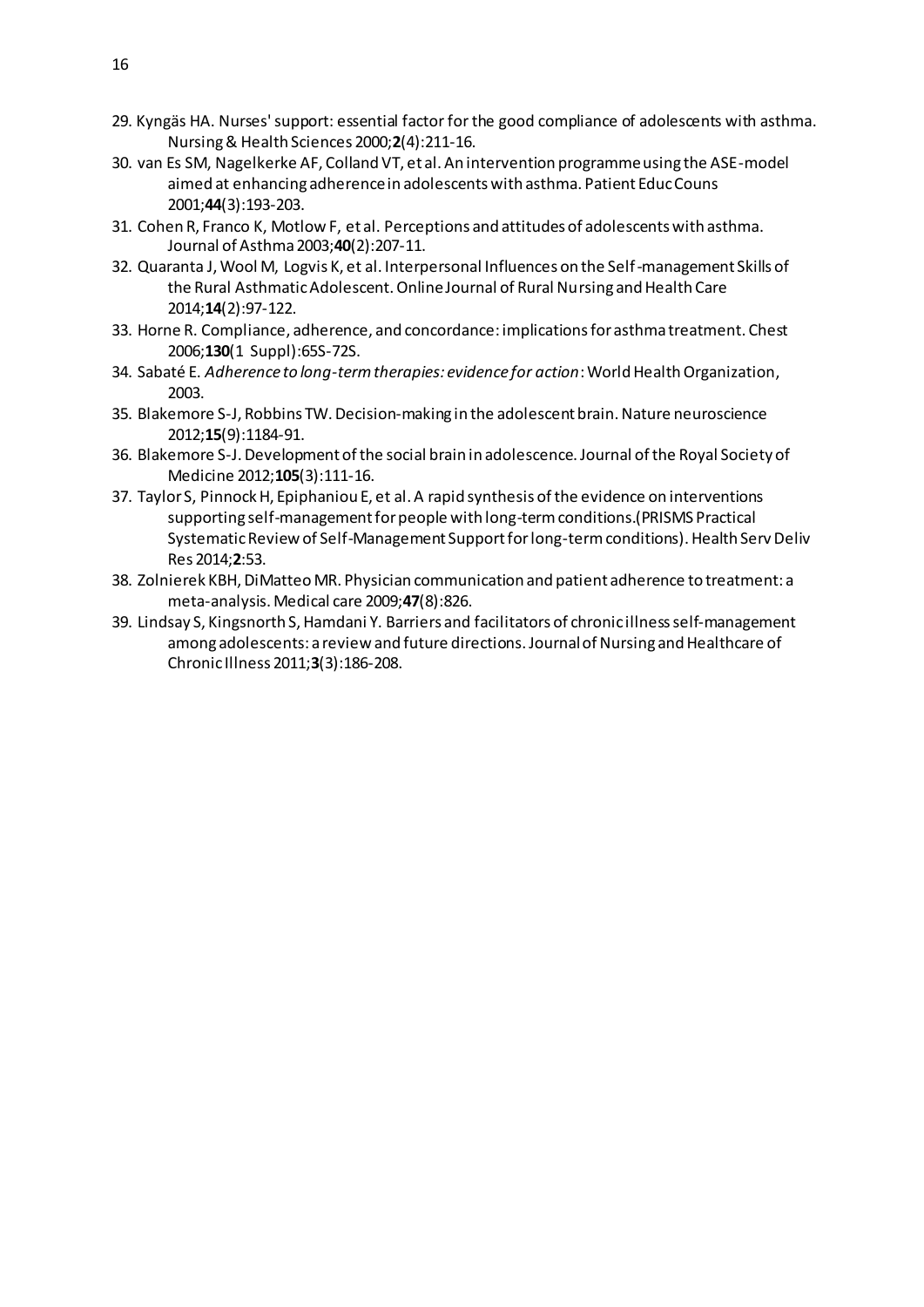|  |  |  | Table 1. Study Characteristics |
|--|--|--|--------------------------------|
|--|--|--|--------------------------------|

| <b>Study ID</b> | <b>Aims</b>        | <b>Participants</b>      | Data collection        | Data analysis           | <b>Summary of findings</b>                         |
|-----------------|--------------------|--------------------------|------------------------|-------------------------|----------------------------------------------------|
| (ref)           |                    |                          |                        |                         |                                                    |
| Blaakman        | To understand the  | Aged 12-16 years         | Qualitative study with | Qualitative content     | Themes categories, (1) "general asthma             |
| 2014            | adolescent         | (n=28) with persistent   | data collected         | analysis.               | management" - positives: routines,                 |
|                 | perspective        | asthma and prescribed    | through semi-          |                         | independence, connecting daily medication use      |
|                 | around asthma      | preventer medication.    | structured interviews  |                         | with fewer symptoms; negatives: hurrying,          |
|                 | management         | Participating in a pilot | at final review.       |                         | forgetfulness, competing demands; or (2)           |
|                 | including          | study examining daily    |                        |                         | "program-specific" half reported positive rapport  |
|                 | prevention and     | observed medication      |                        |                         | with their school nurse but a few felt nurse was   |
|                 | adherence.         | therapy at school and    |                        |                         | dismissive, leaving the classroom, distance to the |
|                 |                    | motivational             |                        |                         | nurse's office, necessity of hall passes and       |
|                 |                    | interviews. Rochester,   |                        |                         | morning school routines, many connected using      |
|                 |                    | <b>US</b>                |                        |                         | medications to fewer symptoms.                     |
| <b>Buston</b>   | To understand      | Aged 14-20 years         | In-depth interview     | Interviews were         | Majority admitted to non-compliance with self-     |
| et al.          | better the reasons | $(n=49)$ diagnosed with  | conducted in the       | transcribed in full and | care regimes. Reasons given were: forgetfulness;   |
| 2000            | for non-           | asthma >1 year ago.      | home.                  | analysed using a        | belief that medication is ineffective; denial of   |
|                 | compliance in      | Did not approach         |                        | grounded theory         | having asthma or belief that asthma not serious;   |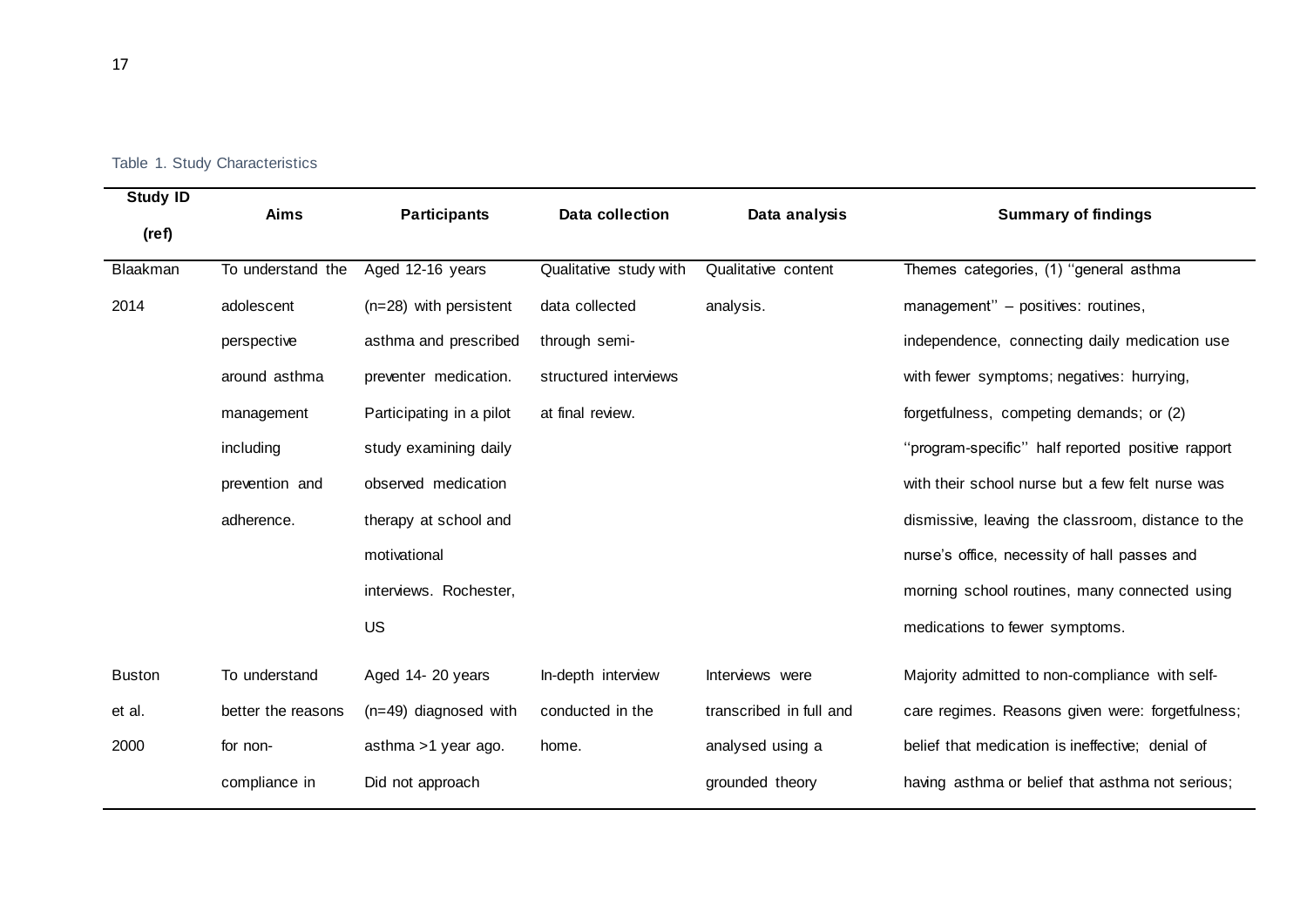|           | adolescents with   | those deemed             |                     | approach. Transcripts        | difficulty using inhaler; inconvenience; fear of side |
|-----------|--------------------|--------------------------|---------------------|------------------------------|-------------------------------------------------------|
|           | asthma.            | inarticulate or with     |                     | were indexed and a           | effects; embarrassment and laziness. Relative         |
|           |                    | behavioural problems.    |                     | coding frame developed.      | and friends were noted as important for               |
|           |                    | Sampled from hospital    |                     |                              | medication reminders, despite annoyance with          |
|           |                    | asthma clinics in        |                     |                              | parents for 'nagging'.                                |
|           |                    | Glasgow, UK.             |                     |                              |                                                       |
| Cohen     | To examine the     | US high school           | 32 item self-report | Descriptive statistics only. | 41% did not know the name of their asthma             |
| et al.    | perceptions of     | students ( $n = 200$ ).  | questionnaire.      |                              | medication, 38% reported taking asthma pump           |
| 2003      | inner-city         | Multi-staged stratified  |                     |                              | when going out. 29% reported feeling                  |
|           | adolescent         | sampling. Pilot          |                     |                              | embarrassed having an asthma attack with              |
|           | asthmatics and     | questionnaire            |                     |                              | friends, 32% embarrassed to take medication in        |
|           | their attitudes    | administered to 2800     |                     |                              | front of friends. Embarrassment related to not        |
|           | towards self-      | students, subset of      |                     |                              | carrying pump and not taking medication with          |
|           | treatment.         | 200 were identified      |                     |                              | friends.                                              |
|           |                    | with asthma, 80%         |                     |                              |                                                       |
|           |                    | completion rate.         |                     |                              |                                                       |
| Edgecombe | To understand the  | Aged 11-18 years ( $n =$ | Semi-structured     | Transcripts were             | Two overarching themes: 1) medication and             |
| et al.    | experiences of     | 22). Uncontrolled,       | interviews for      | systematically analysed      | adherence, and 2) interaction with healthcare         |
| 2010      | adolescents living | severe asthma, no        | qualitative data.   | using thematic approach      | professionals and adherence with their advice.        |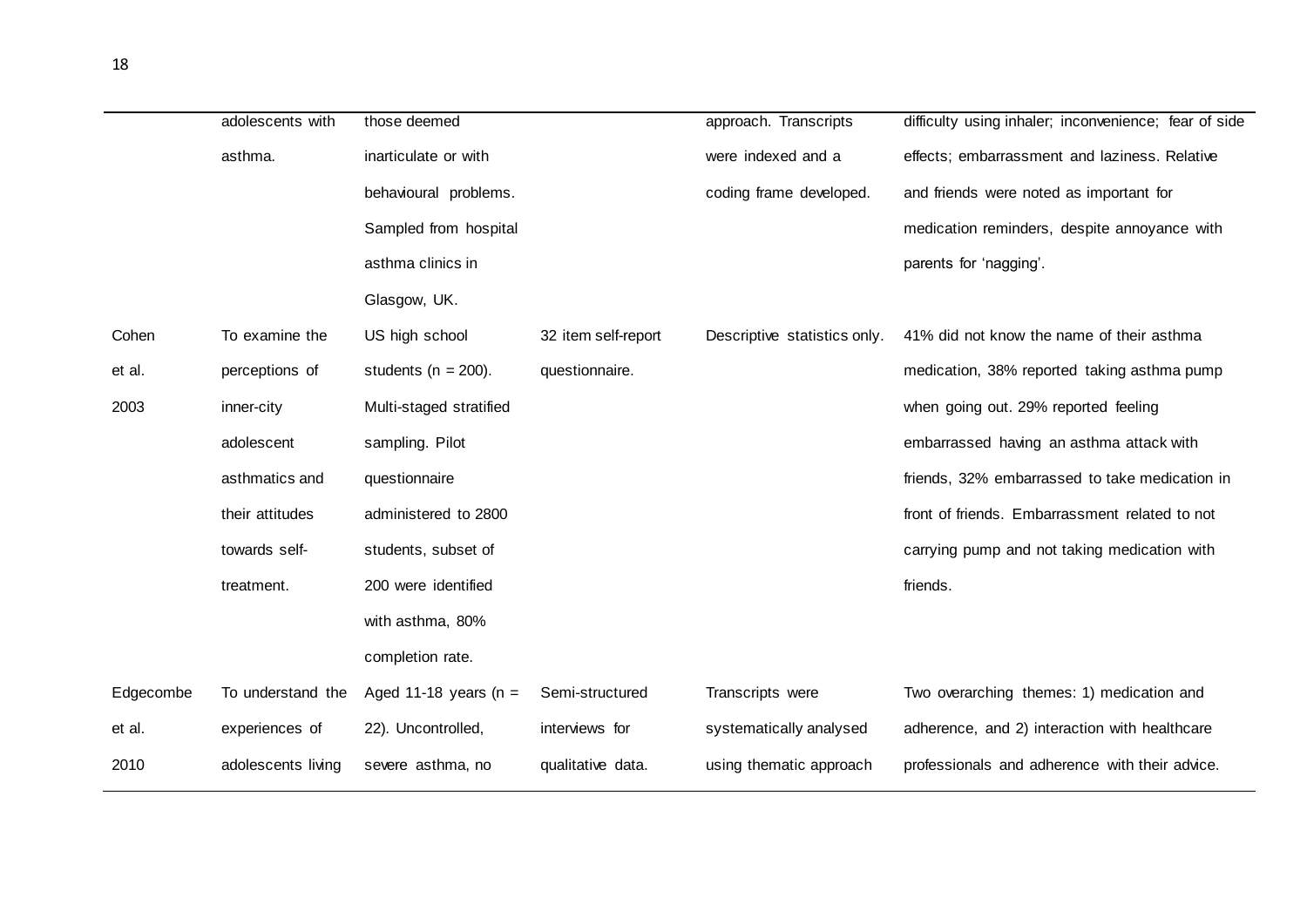|         | with difficult     | other chronic medical    |                      | in an iterative process.  | Adolescents had a poor understanding of their       |
|---------|--------------------|--------------------------|----------------------|---------------------------|-----------------------------------------------------|
|         | asthma,            | condition. Purposively   |                      | Emergent themes were      | medication and using it often conflicted with other |
|         | particularly their | sampled from             |                      | identified and coded.     | activities. Adolescents are very reliant on their   |
|         | interaction with   | outpatient clinic in     |                      | Some transcripts were     | parents and lack confidence in attending            |
|         | healthcare         | Southampton, UK.         |                      | second coded. Deviant     | appointments alone. Healthcare professionals        |
|         | professionals and  |                          |                      | cases were addressed.     | need to work to empower them to gradually take      |
|         | use of             |                          |                      |                           | on the responsibility for their asthma.             |
|         | medications.       |                          |                      |                           |                                                     |
| Jonsson | To describe the    | Aged $13 - 18$ years     | Interview schedule   | Transcribed data were     | Three themes were identified: strategies,           |
| et al.  | experiences of     | $(n=9)$ with asthma.     | with four focus      | analysed using systematic | frustrations and expectations. Adolescents          |
| 2013    | living with asthma | Doctor diagnosis of at   | groups. Two with     | text condensation.        | wanted to be like their peers and developed their   |
|         | among              | least 2 years, on daily  | parents and two with |                           | own strategies for self-management of               |
|         | adolescents with   | treatment with ICS,      | adolescents.         |                           | asthma, which included not always taking            |
|         | asthma and         | and outpatients visit at |                      |                           | medication as prescribed. Participants wanted       |
|         | parents of young   | least once a year.       |                      |                           | competence and understanding in asthma care         |
|         | children with      | Purposively sampled      |                      |                           | from healthcare professionals.                      |
|         | asthma.            | from outpatient clinics  |                      |                           |                                                     |
|         |                    | in Stockholm, Sweden.    |                      |                           |                                                     |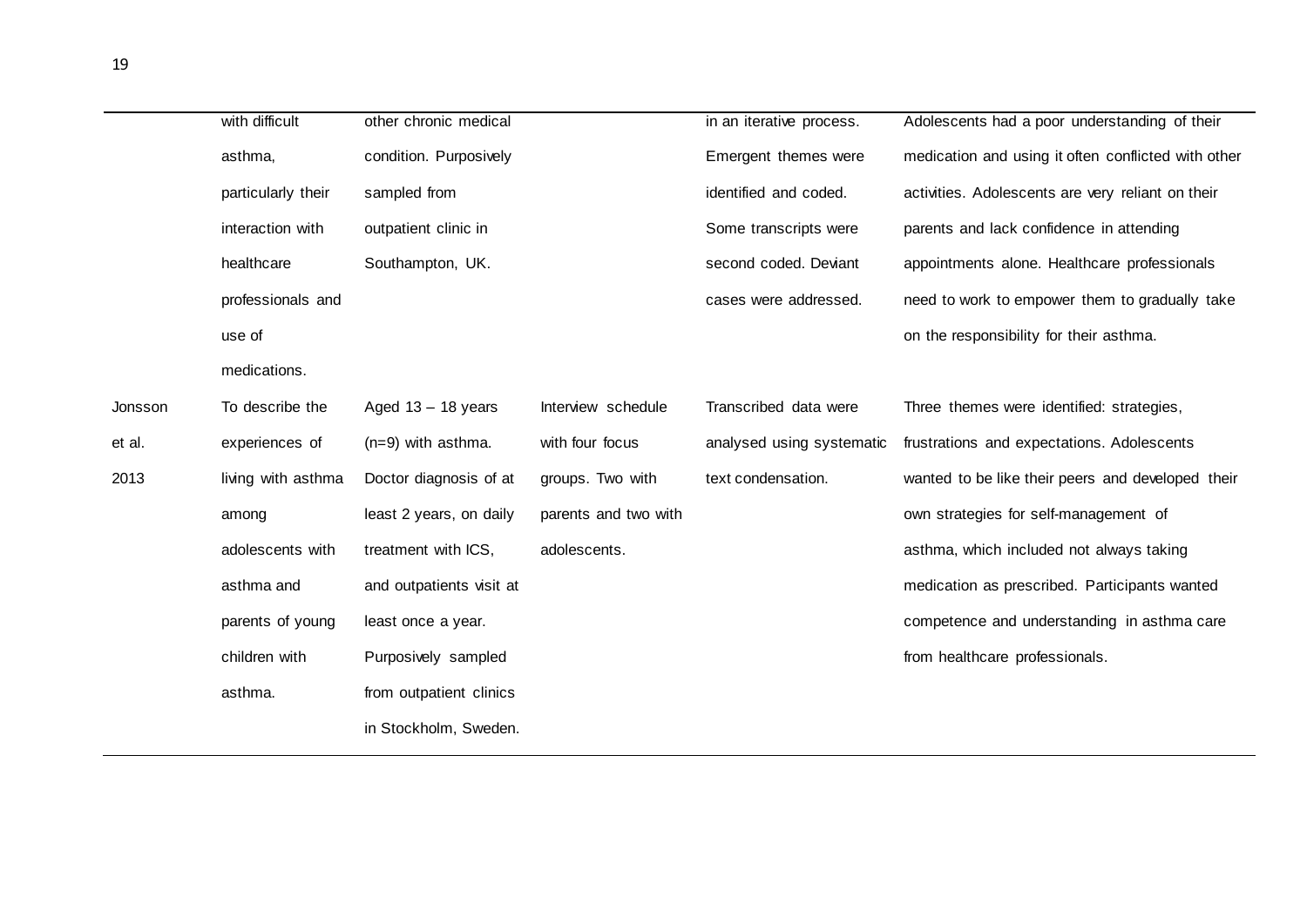| 20 |
|----|
|----|

| Koster et al | To assess         | Aged $12-16$ (n= 21)     | Qualitative with 2   | Qualitative thematic     | Forgetting was major reason for poor adherence.     |
|--------------|-------------------|--------------------------|----------------------|--------------------------|-----------------------------------------------------|
| 2015         | adolescent        | years with asthma        | online focus group   | analysis                 | Others: lack of perceived need or benefit.          |
|              | asthmatics needs  | from both primary and    | and one face to face |                          | Strategies to improve: reminders from parents,      |
|              | and preferences   | secondary care. On       | one. Questions       |                          | reminder on smartphone applications.                |
|              | regarding         | ICS. Either from         | focused on           |                          |                                                     |
|              | medication        | pharmacy or clinic.      | adherence behaviour  |                          |                                                     |
|              | counselling and   | Netherlands              | and                  |                          |                                                     |
|              |                   |                          | needs and            |                          |                                                     |
|              |                   |                          | preferences in       |                          |                                                     |
|              |                   |                          | adherence support.   |                          |                                                     |
| Knight 2005  | To identify the   | Aged 13-18 years ( $n =$ | Semi-structured      | Transcriptions were      | Knowledge acquisition, self-efficacy, and social    |
|              | beliefs and self- | 10). Moderate-severe     | interviews.          | analysed to identify     | support were associated with behaviours that        |
|              | care practices of | asthma. Convenience      |                      | themes, using a modified | control asthma with better outcomes. Greater        |
|              | adolescents with  | sample from school in    |                      | grounded-theory          | knowledge acquisition and symptom recognition       |
|              | asthma in a       | Hawaii, US.              |                      | approach of constant     | were associated with exposure to multiple           |
|              | private high      |                          |                      | comparative methods.     | educators, especially school-based programs.        |
|              | school.           |                          |                      |                          | High self-efficacy was facilitated through positive |
|              |                   |                          |                      |                          | experiences - teenagers recognized that they had    |
|              |                   |                          |                      |                          | fewer asthma events and severity once they were     |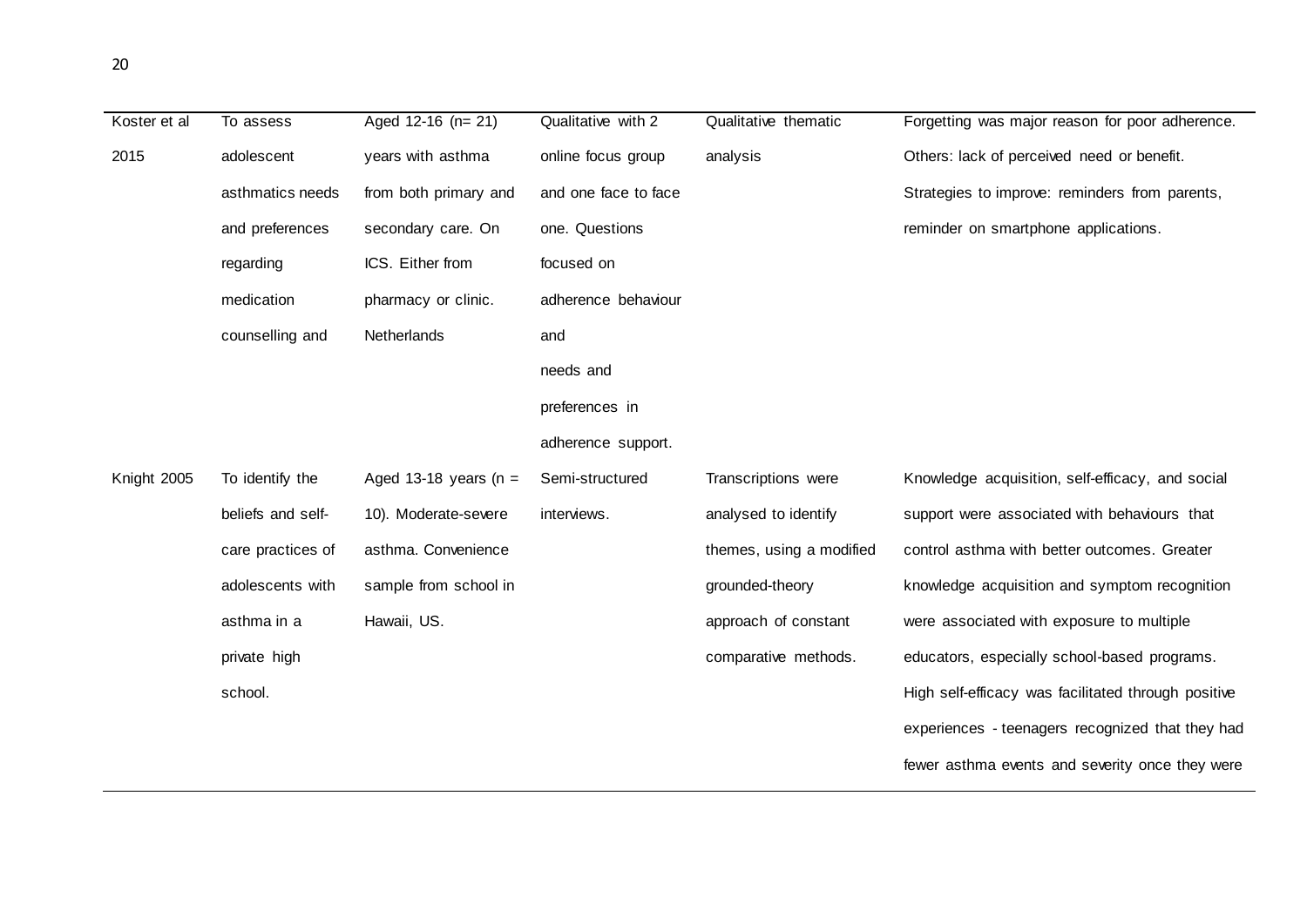|              |                   |                          |                      |                            | in better physical condition, on preventive           |
|--------------|-------------------|--------------------------|----------------------|----------------------------|-------------------------------------------------------|
|              |                   |                          |                      |                            | medicines, and/or used trigger avoidance              |
|              |                   |                          |                      |                            | success. Social support for teens was very            |
|              |                   |                          |                      |                            | helpful and included parents, family, friends,        |
|              |                   |                          |                      |                            | coaches and teachers, and healthcare providers.       |
| Kyngas       | To identify the   | Aged 13-17 years ( $n =$ | 58-item structured   | Logistic regression to     | The greatest predictor for compliance with health     |
| 2000         | factors that      | 266). Diagnosed more     | self-report          | determine the factors that | regimens was support from nurses, followed by         |
|              | predict           | than 1 year. Random      | questionnaire posted | predict compliance with    | motivation. Energy and willpower were also            |
|              | compliance with   | whole population         | to participants. 88% | health regimens.           | significant predictors.                               |
|              | health regimens   | sample in Finland.       | response rate.       |                            |                                                       |
|              | by adolescents    |                          |                      |                            |                                                       |
|              | with asthma       |                          |                      |                            |                                                       |
| Naimi et al. | To assess beliefs | Aged 15-18 years         | Mixed methods. Two   | A data reduction process   | HBM themes from the interviews were: self-            |
| 2009         | about adherence   | $(n=39)$ . Moderate -    | open-ended 1:1       | with content analysis.     | reported adherence, perceived severity of             |
|              | and asthma        | severe asthma.           | interviews a month   | Researchers                | asthma, effects on daily activities, benefits / risks |
|              | management.       | Convenience sample       | apart, electronic    | independently looked for   | of ICS. Teens took medication inconsistently, had     |
|              |                   | from outpatient clinic   | monitoring of        | common themes by using     | erroneous beliefs about them, dislike taste, "too     |
|              |                   | lists or during an       | adherence (EMA).     | grounded theory            | busy" to take and "forget". Teenagers                 |
|              |                   | inpatient stay in        |                      | structure. Themes were     | recommend "reminder" solutions to poor                |
|              |                   |                          |                      |                            |                                                       |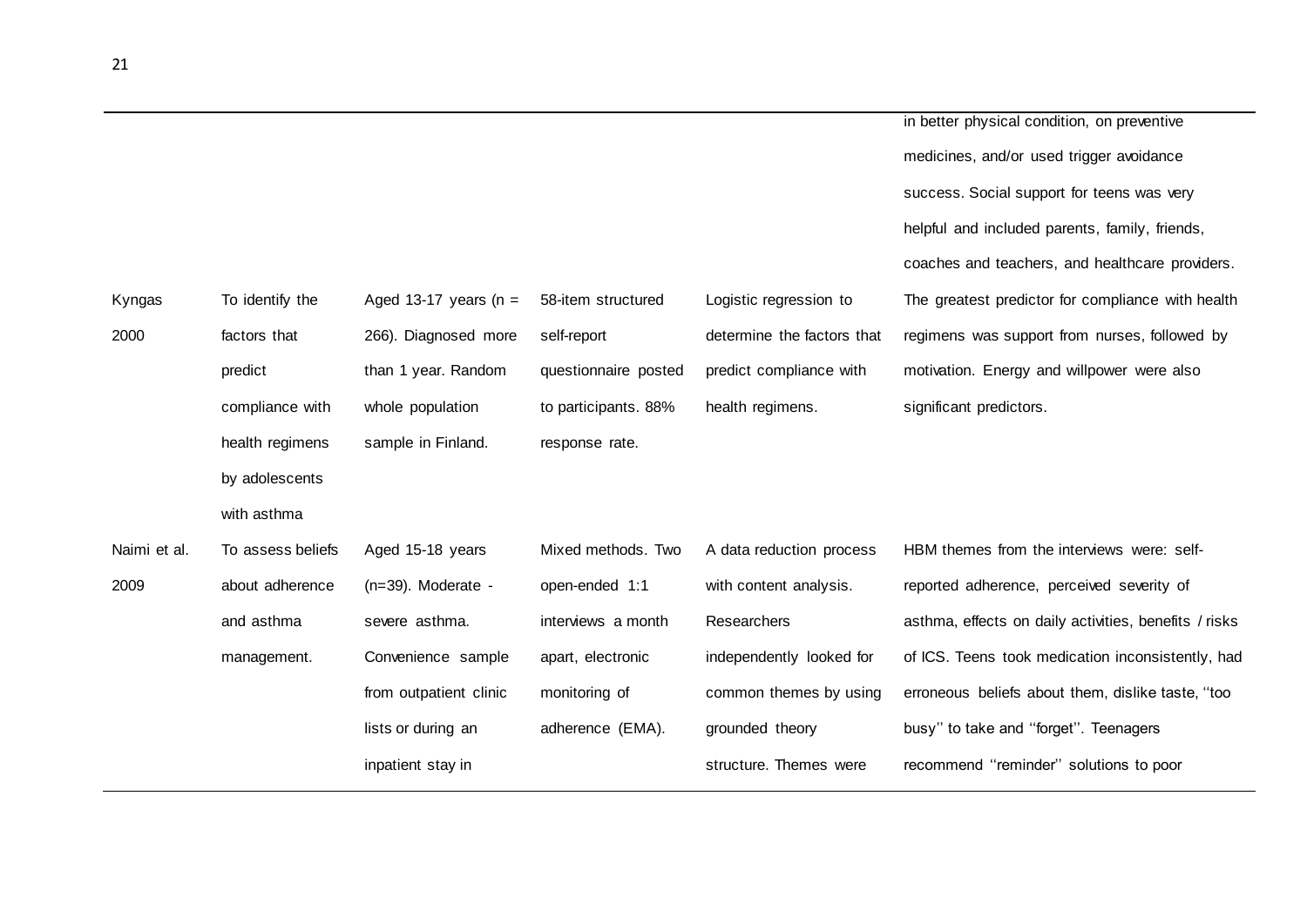|             |                   | Philadelphia, US.    |                     | summarized and          | adherence. Twenty percent believed that taking     |
|-------------|-------------------|----------------------|---------------------|-------------------------|----------------------------------------------------|
|             |                   |                      |                     | interpreted within the  | controller medication was unnecessary, and         |
|             |                   |                      |                     | framework of the Health | another 18% expressed ambivalence about its        |
|             |                   |                      |                     | Belief Model. Themes    | benefits                                           |
|             |                   |                      |                     | were compared with the  |                                                    |
|             |                   |                      |                     | EMA data.               |                                                    |
| Quaranta et | To understand     | Rural adolescents    | Focus groups were   | Thematic analysis       | The majority of participants perceived provider    |
| al 2014     | how self-         | aged 13-17 years     | conducted with with |                         | and parental expectations for asthma               |
|             | management        | $(n=7)$ with asthma. | focus on which      |                         | management as only consisting of medication        |
|             | behaviours of the | <b>USA</b>           | influenced          |                         | compliance. The students did not report any        |
|             | adolescent with   |                      | management          |                         | perceived expectations from the school nurse       |
|             | asthma are        |                      | behaviours.         |                         | except independent inhaler use. There was no       |
|             | influenced by the |                      |                     |                         | expectation to report use to the school nurse. The |
|             | perceived         |                      |                     |                         | participants felt that their teachers were not     |
|             | expectations for  |                      |                     |                         | aware of their asthma diagnosis; therefore, no     |
|             | self-management   |                      |                     |                         | expectations were noted. Expectations from         |
|             | behaviours from   |                      |                     |                         | peers had no influence on self-management          |
|             | healthcare        |                      |                     |                         | behaviours.                                        |
|             | providers, school |                      |                     |                         |                                                    |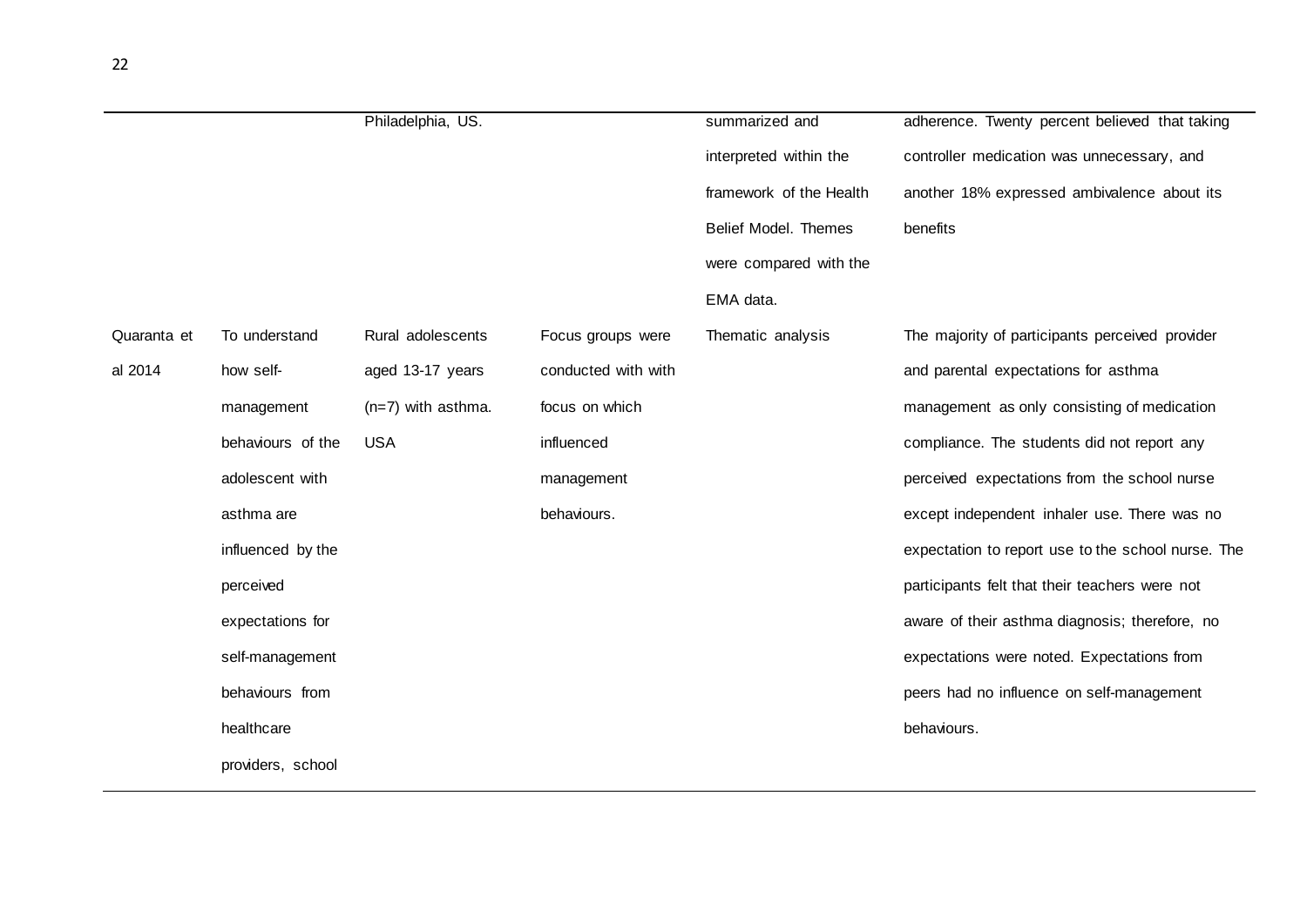# nurses, teachers,

family and friends.

| Rhee et al. | To asses          | Aged 13-20 years (n =   | Illness Management   | Descriptive statistics to | Common barriers were: unwillingness to give up         |
|-------------|-------------------|-------------------------|----------------------|---------------------------|--------------------------------------------------------|
|             |                   |                         |                      |                           |                                                        |
| 2009        | common types of   | 126). Persistent        | Survey (barriers);   | analyse common barriers.  | things (63%); difficulty remembering (53%); trying     |
|             | barriers to self- | asthma for more than    | Asthma Knowledge     | Factor analysis was       | to 'forget' they have asthma (50%). 46% reported       |
|             | management.       | 1 year. No other        | Questionnaire; and   | performed on the Illness  | five or more barriers. Factor analysis revealed        |
|             | Examine           | chronic health          | Attitude towards     | management survey.        | barriers in four domains: negativity toward            |
|             | associations      | condition. Recruited    | <b>Illness</b>       | Hierarchical regression   | providers and the medication regimen, cognitive        |
|             | between barrier   | via community flyers,   | Questionnaire. Non   | used to examine the       | difficulty, peer/family influence and denial. Self-    |
|             | perception and    | schools, and            | validated measures:  | extent to which barrier   | efficacy was the most influential factor that          |
|             | psychosocial      | healthcare providers in | Asthma Self-Efficacy | perception was predicted  | showed a strong negative association with all four     |
|             | factors including | New York, US.           | and Asthma Control   | by asthma control,        | barrier subscales independent of asthma control        |
|             | knowledge,        |                         | questions.           | knowledge, attitude and   | and sociodemographic characteristics. Poor             |
|             | attitudes, and    |                         |                      | self-efficacy.            | attitudes to asthma were also associated with          |
|             | self-efficacy.    |                         |                      |                           | barriers of cognitive difficulty and social influence. |
|             |                   |                         |                      |                           | Males consistently reported higher barriers such       |
|             |                   |                         |                      |                           | as negativity, social influence and denial. Self-      |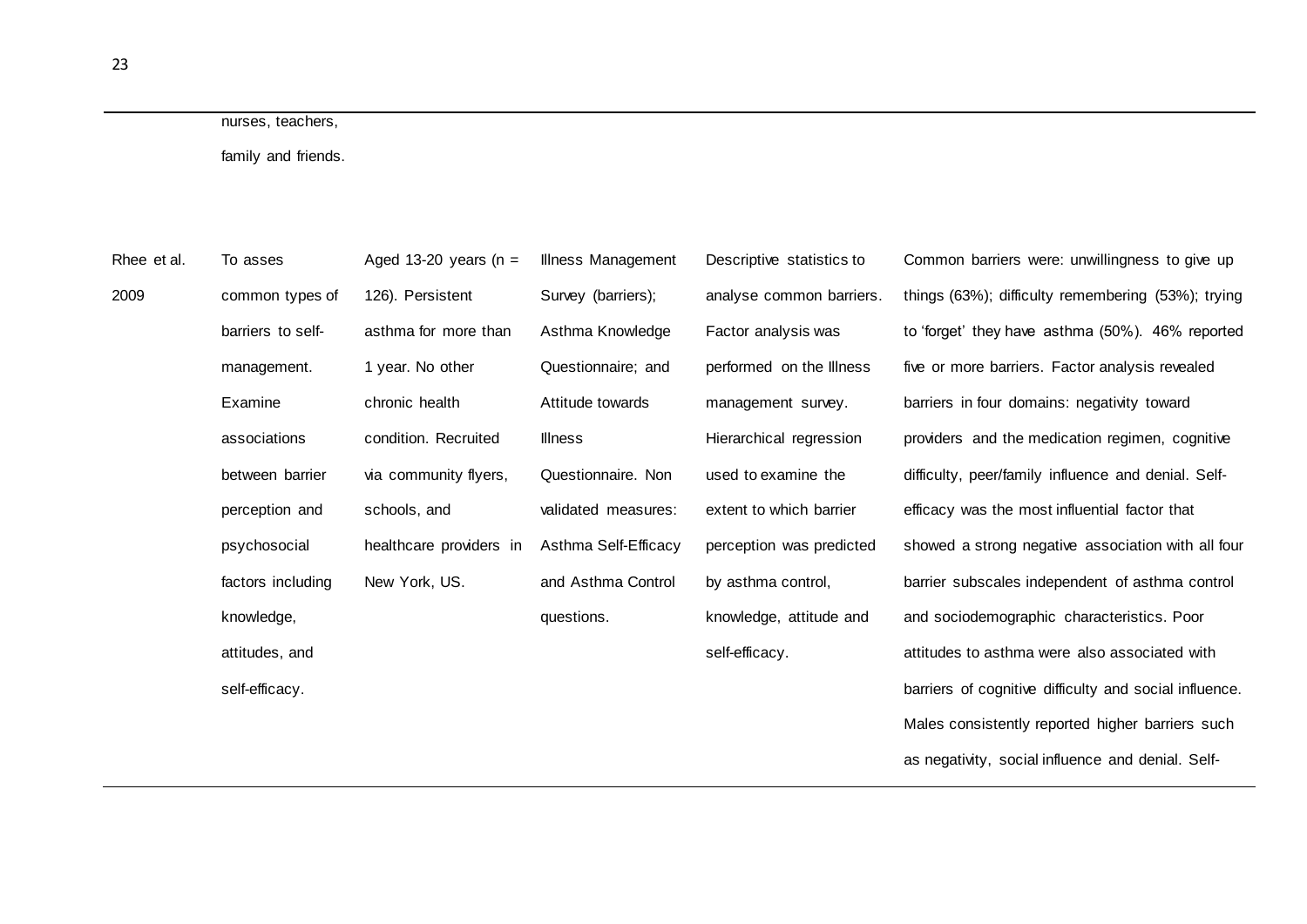| van Es et al. | To investigate     | Aged 11-18 years ( $n =$ | Questionnaires        | Linear regression used to | The most important determinant of self-reported       |
|---------------|--------------------|--------------------------|-----------------------|---------------------------|-------------------------------------------------------|
| 2002 (22)     | whether attitudes, | 86). Physician           | measuring attitudes,  | examine the relationship  | adherence at 12 months was previous self-             |
|               | social influence,  | diagnosed asthma         | self-efficacy, social | between baseline          | reported adherence (i.e. adherence at baseline)       |
|               | self-efficacy, and | prescribed daily         | influences, and       | determinants and          | followed by 'feeling ashamed about asthma',           |
|               | intention can      | inhaled prophylactics    | adherence (self-      | adherence after 12        | positive attitude to medication, and intention.       |
|               | predict self-      | for minimum 2 months.    | reported). Data       | months.                   |                                                       |
|               | reported           | Recruited from           | collected as part of  |                           |                                                       |
|               | adherence after 1  | pediatric outpatient     | RCT intervention at   |                           |                                                       |
|               | year.              | clinics in Netherlands.  | baseline and after 12 |                           |                                                       |
|               |                    |                          | months.               |                           |                                                       |
| van Es et al. | To explore the     | Aged 12-16 years ( $n =$ | Three focus groups    | Transcripts were coded    | All participants said they forgot to take daily       |
| 1998 (7)      | self-management    | 14), physician           | (of 2, 5, and 7       | by an observer and        | medication, often because they were in a hurry.       |
|               | behaviour of       | diagnosed asthma and     | teenagers) discussed  | independent physician.    | Reminders or cues were needed to take                 |
|               | adolescents,       | on daily treatment of    | self-management       | Information was analysed  | medication. Some were late starting medication        |
|               | particularly       | prophylactic             | behaviours; feelings  | by coding statements into | when symptoms appeared and did not use                |
|               | adherence          | medication. Recruited    | about having          | five topics. Once         | medication in advance of expected symptoms.           |
|               | behaviour.         | from outpatient clinics  | asthma; opinions of   | complete the analysts     | Reasons for not taking medication included: not       |
|               |                    | in Netherlands.          | the health care       | compared their coding     | wanting to stop activities; dislike of taste or side- |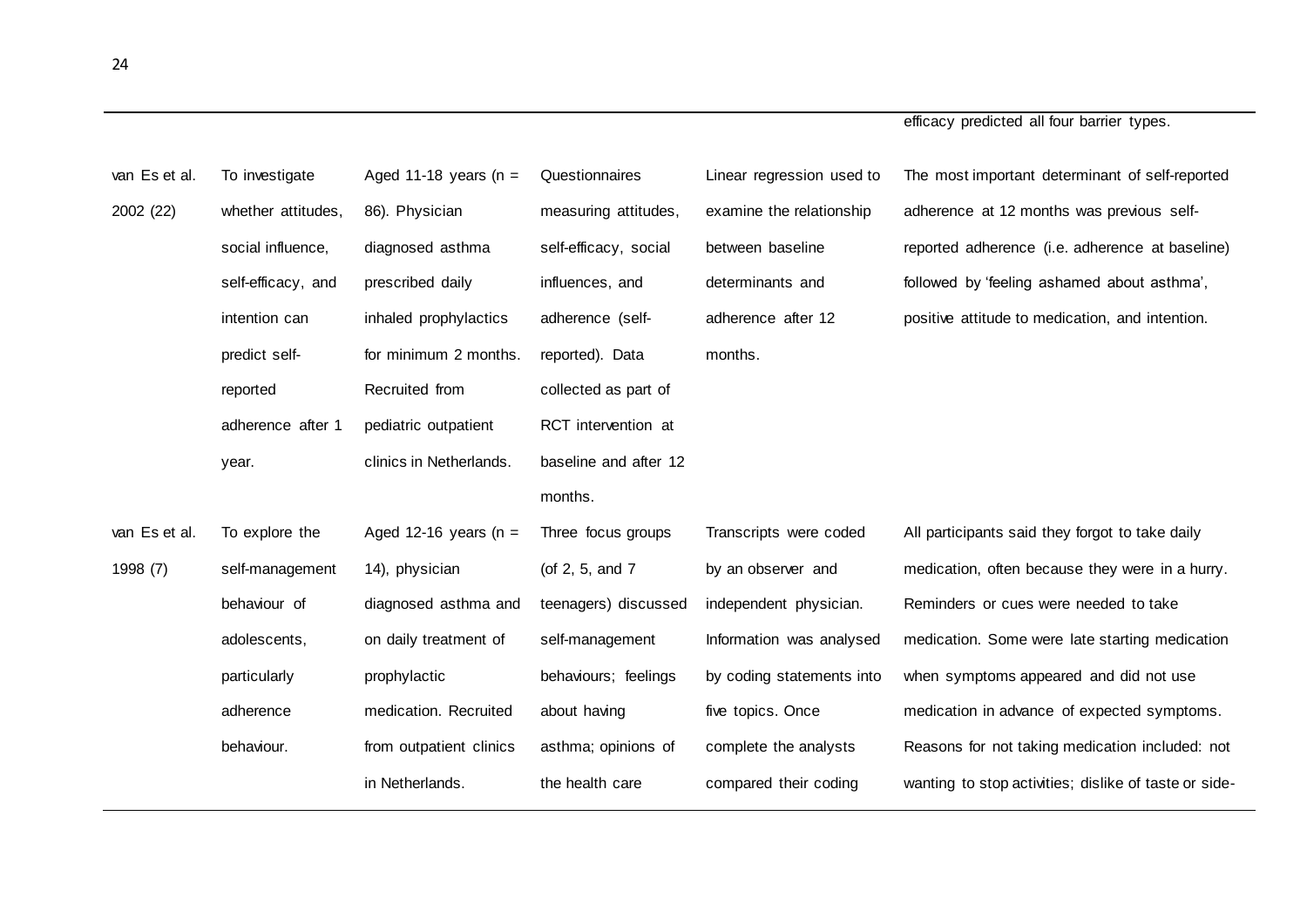|               |                      |                          | provided by the       | and discussed any        | effects; belief that medication is ineffective, or  |
|---------------|----------------------|--------------------------|-----------------------|--------------------------|-----------------------------------------------------|
|               |                      |                          | paediatrician;        | disagreements to form a  | because they did not have symptoms. A minority      |
|               |                      |                          | recommendations for   | consensus. Data were     | reported smoking, embarrassment, or lack of         |
|               |                      |                          | healthcare providers; | analyzed within groups,  | confidence in speaking out. All were "fed up" with  |
|               |                      |                          | and patient           | then responses of the    | having asthma. Lack of honesty with doctor and      |
|               |                      |                          | education materials.  | different groups were    | lack of understanding about medications.            |
|               |                      |                          |                       | combined.                | Teenagers wanted more information in person         |
|               |                      |                          |                       |                          | and in a visual format.                             |
| van Es et al. | To assess an         | Aged 11-18 years ( $n =$ | Questionnaires. RCT   | T-tests were used for    | No statistically significant differences were seen  |
| 2001 (24)     | intervention         | 112). Doctor             | of intervention       | between group            | between groups except at 24 months follow up        |
|               | programme aimed      | diagnosed asthma on      | program versus        | comparisons of           | when self reported adherence was higher.            |
|               | at enhancing         | daily preventer          | usual care. Self-     | adherence, and possible  |                                                     |
|               | adherence to         | medication. Recruited    | reported adherence    | determinants of          |                                                     |
|               | asthma               | from outpatients in      | at baseline, after 1  | adherence.               |                                                     |
|               | medication           | Netherlands.             | year, and 2 years.    |                          |                                                     |
| Velsor-       | To explore           | Aged 14-18 years ( $n =$ | Four questions used   | <b>Discussion tapes</b>  | Four themes emerged: 1) wanting to be normal -      |
| Freidreich    | experiences and      | 24). Recruited from      | to stimulate          | transcribed verbatim and | not wanting to discuss asthma with peers. 2)        |
| et al.        | behaviours           | four schools in city,    | discussion in four    | colour-coded to identify | unpredictability of the disease - difficulties in   |
| 2004          | related to the self- | urban and rural areas,   | focus groups.         | each school. Transcripts | maintaining normal life. 3) credibility of the teen |
|               |                      |                          |                       |                          |                                                     |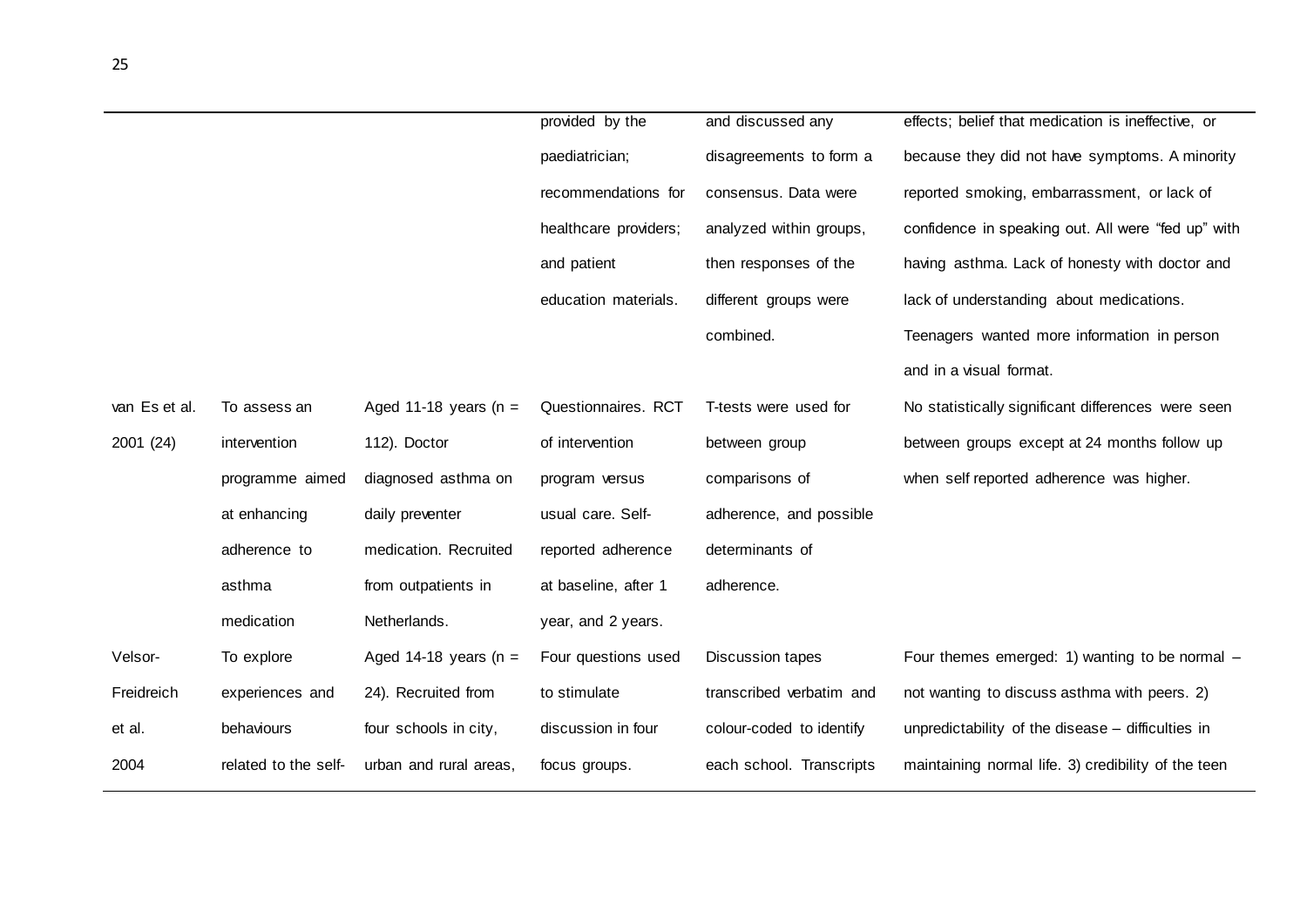| (18)      | management of      | identified by school    |                  | were then disseminated to | with asthma - teenagers understand the               |
|-----------|--------------------|-------------------------|------------------|---------------------------|------------------------------------------------------|
|           | teens with         | nurse in US (exact      |                  | the research team and     | seriousness of their asthma but not always the       |
|           | asthma.            | location not provided). |                  | themes identified.        | adults around them. 4) Self-management issues -      |
|           |                    |                         |                  |                           | reliance on parents, difficulties avoiding triggers, |
|           |                    |                         |                  |                           | inconsistencies between beliefs/knowledge and        |
|           |                    |                         |                  |                           | actual behaviour. Communicating needs to adults      |
|           |                    |                         |                  |                           | was seen as a benefit but asthma was not             |
|           |                    |                         |                  |                           | discussed with peers.                                |
| Wamboldt  | To examine         | Aged $12 - 20$ years (n | Six focus groups | Verbatim transcripts of   | A variety of beliefs, feelings, and behaviours       |
| et al.    | beliefs, feelings, | $= 26$ ) recruited from | comprised of 3-5 | these groups were         | influence decisions about how to use asthma          |
| 2011 (16) | and behaviours     | previous study in       | participants.    | analyzed using the long-  | medication. Some understood the importance of        |
|           | about ICS to       | Denver, US. Physician   |                  | table method of content   | daily medication and were committed to the           |
|           | develop more       | diagnosed asthma on     |                  | analysis to identify key  | treatment plan prescribed by their provider.         |
|           | effective          | ICS.                    |                  | themes raised by          | Poorer adherence resulted from misinformation,       |
|           | management         |                         |                  | participants.             | incorrect assumptions about their asthma, and        |
|           | strategies.        |                         |                  |                           | current life situations.                             |

ED emergency department; GP general practice, ICS inhaled corticosteroids,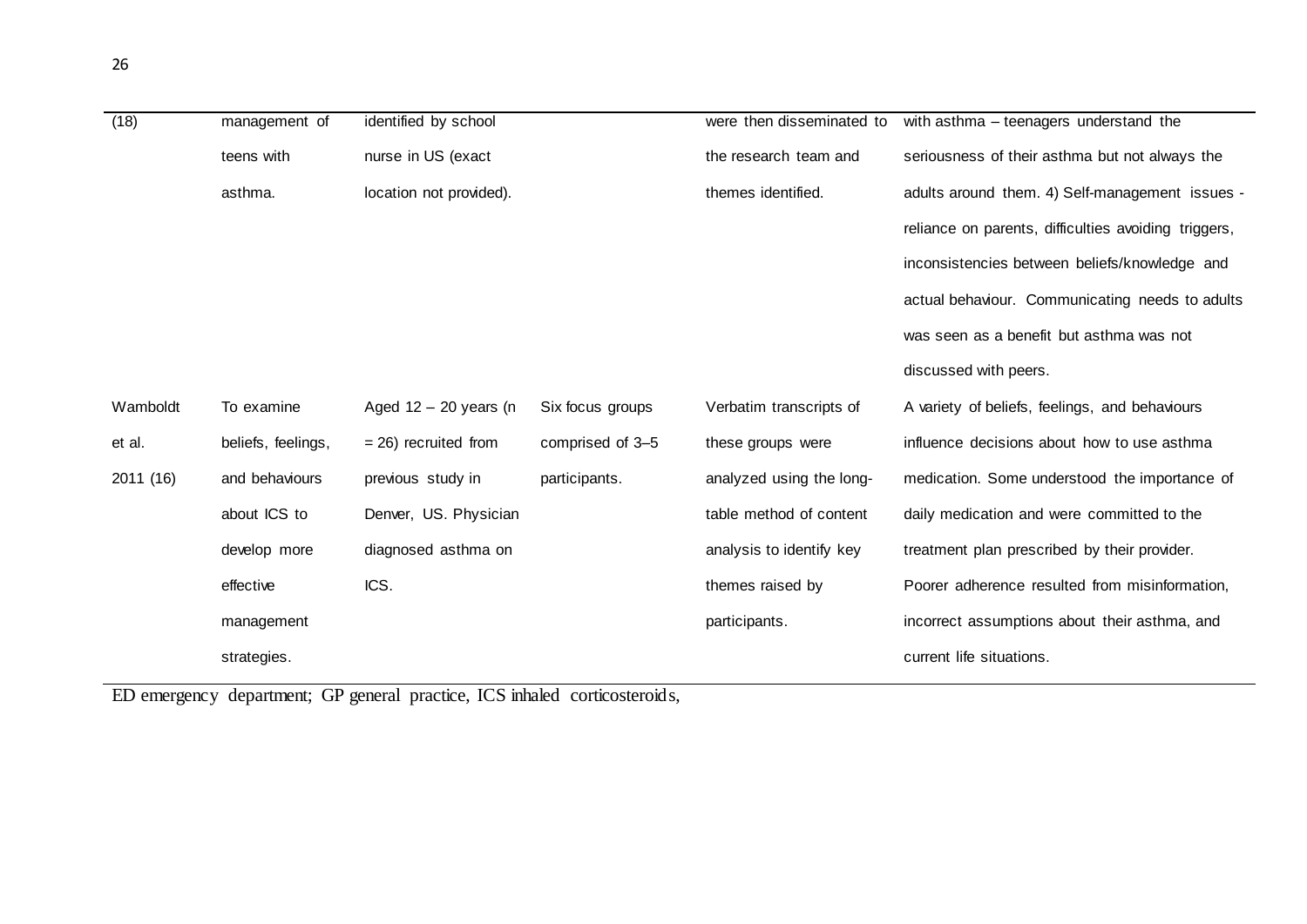| <b>First Author</b> | Aims and objectives clearly<br>reported | context in which the research<br>Adequate description of the<br>was carried out | sample used and methods to<br>Adequate description of the<br>identify and recruit sample | Adequate description of the<br>used to collect the<br>methods<br>data | used to analyse data<br>description of the<br>Adequate<br>methods | data collection tools<br>establish the<br>Attempts to<br>৳<br>reliability | Attempts to establish the validity<br>of data collection tools | of the data analysis<br>Attempts to establish the<br>reliability<br>methods | validity<br>Attempts to establish the<br>of data analysis methods | people to express their views<br>data collection<br>methods for helping young<br>Appropriate | grounded in the views of young<br>methods for<br>ensuring data analysis<br>Appropriate<br>ەمەم | young people in its design and<br>The study actively involved<br>conduct | Overall quality criteria |
|---------------------|-----------------------------------------|---------------------------------------------------------------------------------|------------------------------------------------------------------------------------------|-----------------------------------------------------------------------|-------------------------------------------------------------------|---------------------------------------------------------------------------|----------------------------------------------------------------|-----------------------------------------------------------------------------|-------------------------------------------------------------------|----------------------------------------------------------------------------------------------|------------------------------------------------------------------------------------------------|--------------------------------------------------------------------------|--------------------------|
| Blaakman            | Yes                                     | Yes                                                                             | Yes                                                                                      | Yes                                                                   | Yes                                                               | <b>No</b>                                                                 | <b>No</b>                                                      | Yes                                                                         | $\overline{N}$                                                    | Unclear                                                                                      | Yes                                                                                            | <b>No</b>                                                                | Medium                   |
| <b>Buston</b>       | Yes                                     | Yes                                                                             | Yes                                                                                      | Yes                                                                   | Yes                                                               | Yes                                                                       | <b>NR</b>                                                      | <b>NR</b>                                                                   | <b>NR</b>                                                         | Yes                                                                                          | Yes                                                                                            | <b>NR</b>                                                                | Medium                   |
| Edgecombe           | Yes                                     | Yes                                                                             | Yes                                                                                      | Yes                                                                   | Yes                                                               | Yes                                                                       | No                                                             | Yes                                                                         | Yes                                                               | Yes                                                                                          | Yes                                                                                            | <b>NR</b>                                                                | High                     |
| Jonsson             | Yes                                     | Yes                                                                             | Yes                                                                                      | Yes                                                                   | Yes                                                               | Yes                                                                       | No                                                             | Yes                                                                         | <b>NR</b>                                                         | Yes                                                                                          | Yes                                                                                            | <b>NR</b>                                                                | Medium                   |
| Knight              | Yes                                     | Yes                                                                             | Yes                                                                                      | Yes                                                                   | Yes                                                               | Yes                                                                       | No                                                             | No                                                                          | Yes                                                               | Yes                                                                                          | Yes                                                                                            | ${\sf NR}$                                                               | Medium                   |
| Koster              | Yes                                     | Yes                                                                             | Yes                                                                                      | Yes                                                                   | Yes                                                               | No                                                                        | No                                                             | Yes                                                                         | <b>No</b>                                                         | Unclear                                                                                      | Yes                                                                                            | No                                                                       | Medium                   |
| Naimi               | Yes                                     | Yes                                                                             | Yes                                                                                      | Yes                                                                   | Yes                                                               | Yes                                                                       | Yes                                                            | Yes                                                                         | <b>NR</b>                                                         | Yes                                                                                          | Yes                                                                                            | <b>NR</b>                                                                | High                     |
| Van Es              | Yes                                     | Yes                                                                             | Yes                                                                                      | Yes                                                                   | Yes                                                               | Yes                                                                       | No                                                             | Yes                                                                         | <b>NR</b>                                                         | Yes                                                                                          | Yes                                                                                            | NR                                                                       | Medium                   |
| Velsor-             | Yes                                     | Yes                                                                             | Yes                                                                                      | Yes                                                                   | Yes                                                               | Yes                                                                       | No                                                             | Yes                                                                         | No                                                                | Yes                                                                                          | Yes                                                                                            | <b>NR</b>                                                                | Medium                   |
| Friedrich           |                                         |                                                                                 |                                                                                          |                                                                       |                                                                   |                                                                           |                                                                |                                                                             |                                                                   |                                                                                              |                                                                                                |                                                                          |                          |

Table 2. Quality appraisal checklist of qualitative studies (CASP)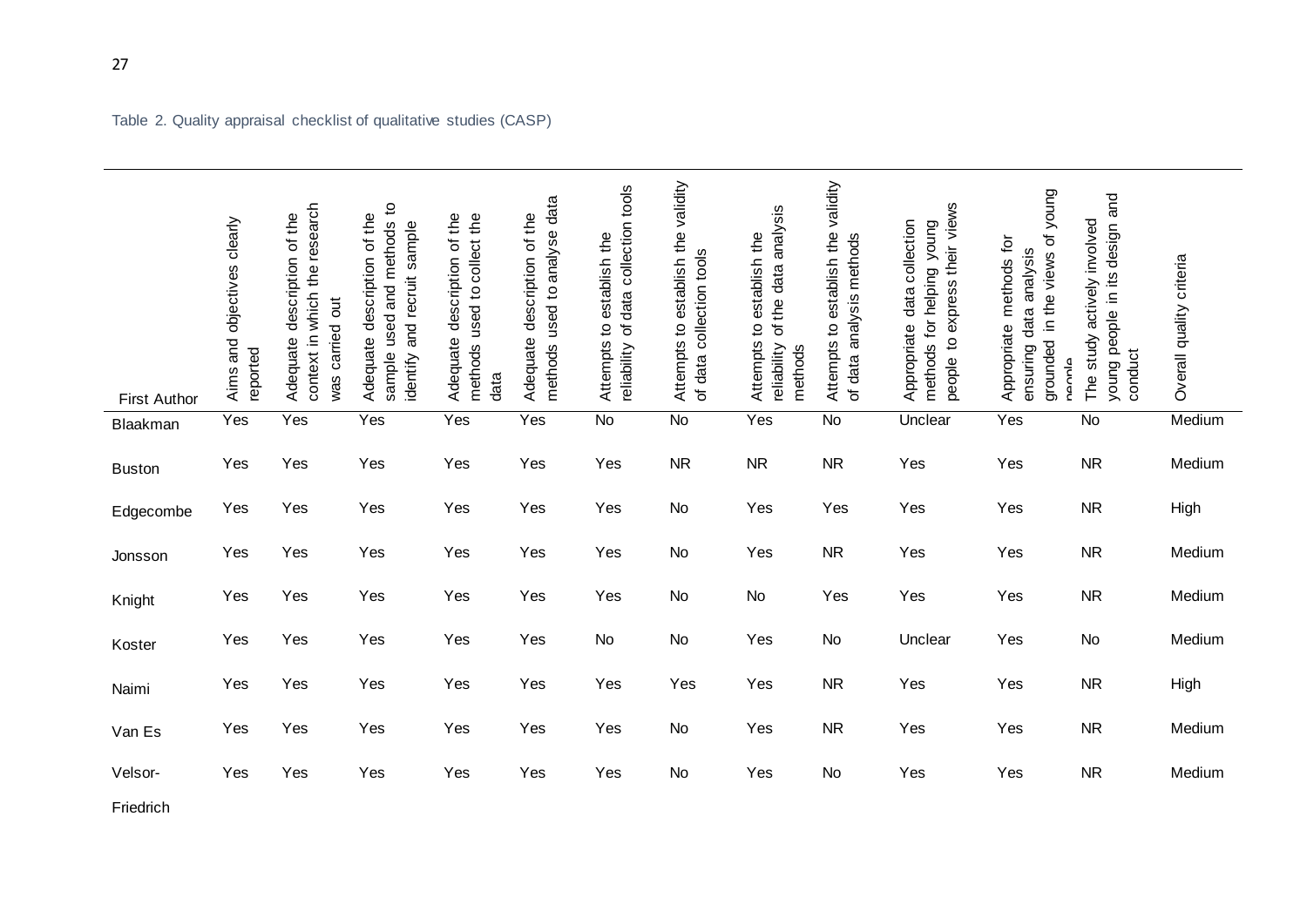| ۰<br>., | ۰.<br>PU 1 | ٦ |
|---------|------------|---|
| I<br>۰. | ٧<br>i     | ٦ |
|         | ×          | ٧ |

| Quaranta | Yes | Yes | $v_{\mathsf{es}}$ | Yes | Yes | No. | No. | Yes | No | Unclear | Yes | <b>NR</b> | Medium |
|----------|-----|-----|-------------------|-----|-----|-----|-----|-----|----|---------|-----|-----------|--------|
| Wamboldt | Yes | Yes | Yes               | Yes | Yes | Yes | No  | Yes | No | Yes     | Yes | <b>NR</b> | Medium |

 $NR = not reported. < 7 = low; 7-9 = medium; 10-12 = high$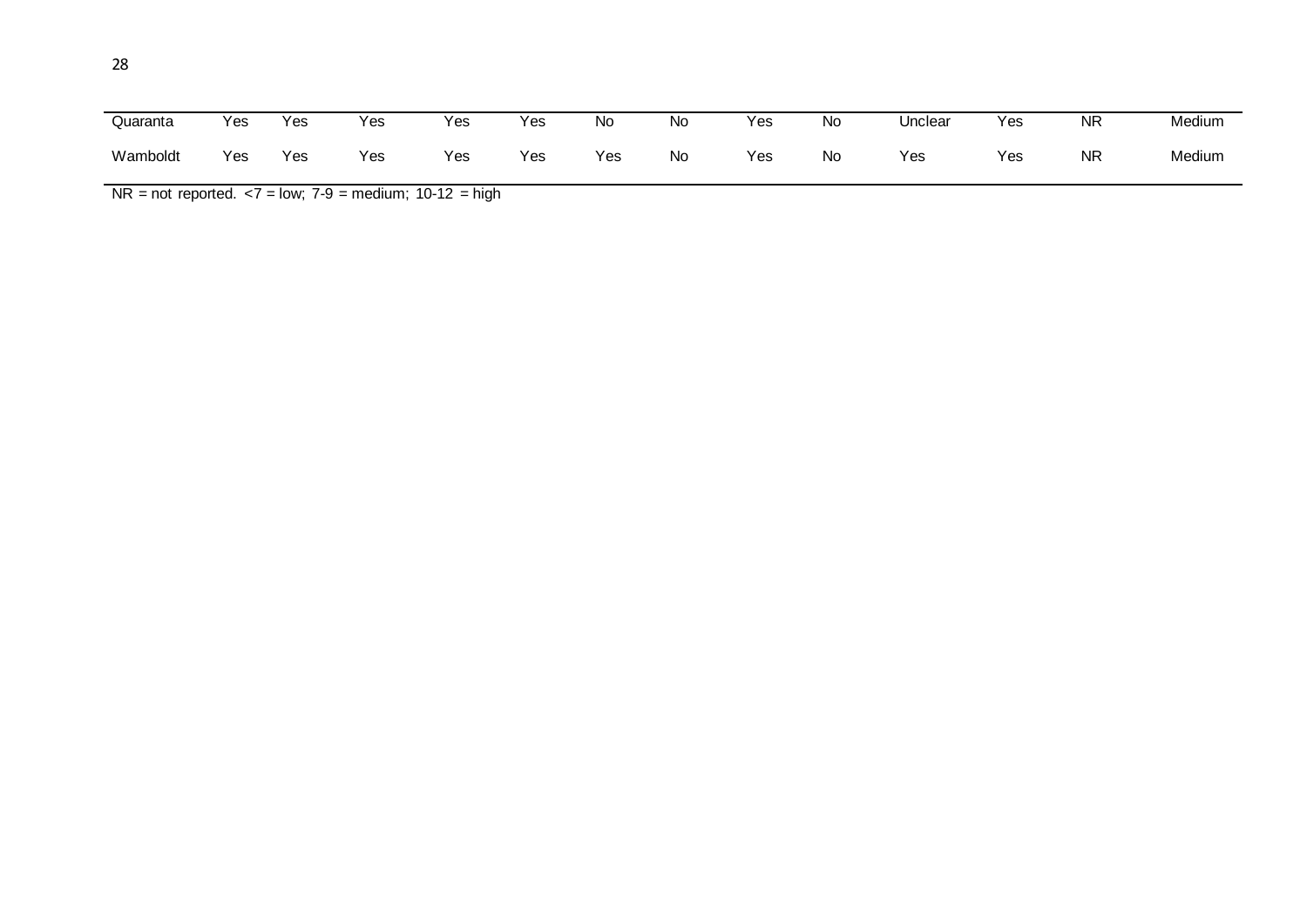|             | Adequate   | Allocation  | Blinding / patient | Incomplete   | Free of selected | Free of    | Other method  | Overall quality |
|-------------|------------|-------------|--------------------|--------------|------------------|------------|---------------|-----------------|
|             | sequence   | concealment | related outcomes   | outcome data | reporting        | other bias | notes         | assessment      |
|             | generation |             |                    | addressed    |                  |            |               |                 |
| Cohen       | <b>NA</b>  | <b>NA</b>   | <b>NA</b>          | Unclear      | Unclear          | Low        | Unvalidated   | Unclear         |
|             |            |             |                    |              |                  |            | questionnaire |                 |
| Kyngas      | <b>NA</b>  | <b>NA</b>   | <b>NA</b>          | Unclear      | Unclear          | Low        |               | Unclear         |
| Rhee        | <b>NA</b>  | <b>NA</b>   | <b>NA</b>          | Unclear      | Unclear          | Low        |               | Unclear         |
| Van Es 2001 | Unclear    | Unclear     | No                 | Unclear      | Unclear          | Low        |               | Unclear         |
| Van Es 2002 | Unclear    | Unclear     | No                 | Unclear      | Unclear          | Low        |               | Unclear         |

# Table 3 Quality appraisal of quantitative studies using the Cochrane risk of bias tool

NA = not applicable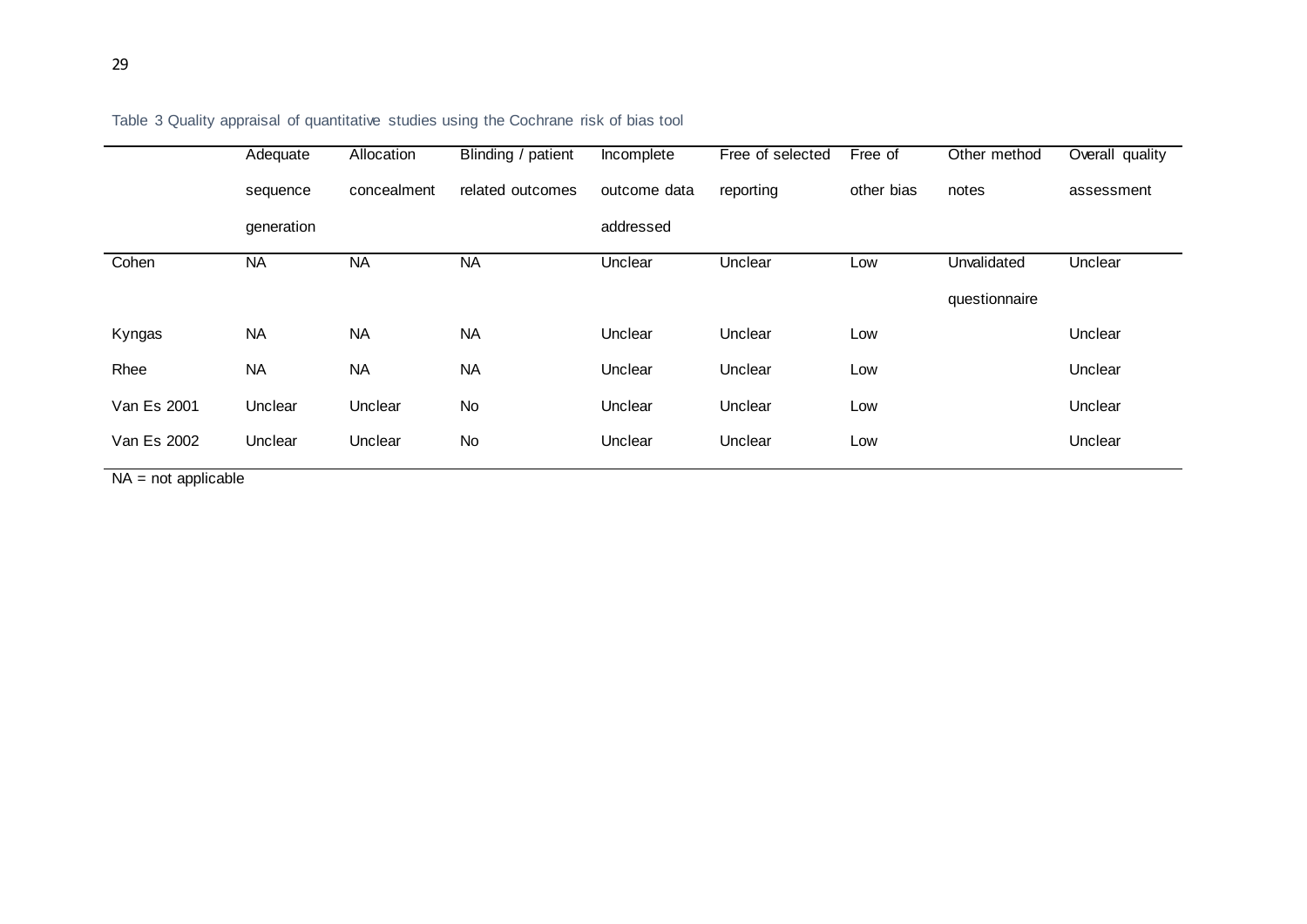Table 4. Summary of themes with illustrative quotations (where provided)

|           | <b>Barriers</b>                                                                           | <b>Facilitators</b>                                   |
|-----------|-------------------------------------------------------------------------------------------|-------------------------------------------------------|
| Knowledge | Poor knowledge of asthma, treatment regimes, and devices                                  | <b>Severe exacerbation</b>                            |
|           | "I usually take my blue inhaler but then if it's really bad I the preventer because       | "I just make sure I do it otherwise I'm gonna be ill, |
|           | it's quick acting" [8]                                                                    | that's one of the reasons I came into hospital was    |
|           |                                                                                           | because I carried on forgetting to take my inhalers"  |
|           |                                                                                           | [8]                                                   |
| Lifestyle | Forgetting to take medication                                                             | <b>Routines</b>                                       |
|           | "At the weekend I'm fairly poor [at remembering] because I go out quite a lot at          | 'first I clean my teeth then I take my medicine' [7]  |
|           | nights and come in late. I generally forget then, or if I'm up really late in the         | Cues and reminders for remembering medication         |
|           | morning I quite often forget" [20]                                                        | "I take them by myself but my mum has to remind       |
|           | <b>Time constraints</b>                                                                   | me otherwise I don't do it"[8]                        |
|           | Not wanting to interrupt other activities                                                 |                                                       |
|           | "don't really forget to take it but if I'm like doing something and I feel tight and it's |                                                       |
|           | something that I don't want to be pulled away from then I won't take it" [8]              |                                                       |
|           | Inconvenience of spacers                                                                  |                                                       |
|           | need to look for the spacer most of the time and I'm like, oh I can't be bothered to"     |                                                       |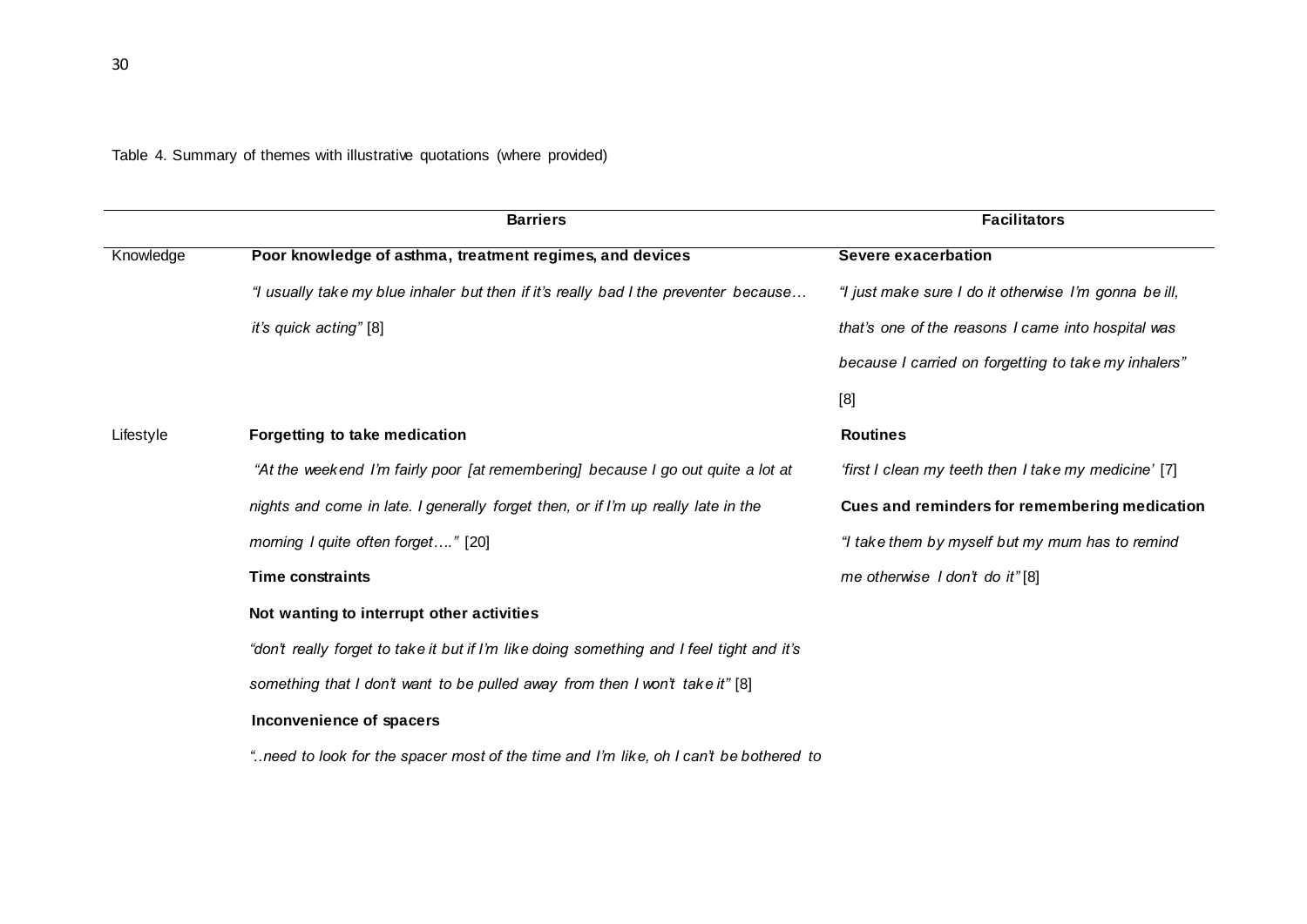| Unable or unwilling to avoid triggers<br>Beliefs and<br>Side effects<br>Positive attitudes towards asthma and<br>"I don't like the taste or the way it feels in your mouth or anything" [22]<br>medication<br>attitudes<br>Beliefs that medication is ineffective<br>"I don't [need to take F/S] Because when I don't take it, I feel the same as when I<br>do take it. To me, it doesn't make a difference." [22]<br>Beliefs that asthma is not serious<br>"I've never really thought of asthma as being serious"[19]<br>Denial of asthma<br>"when I first got diagnosed, I went through the stage of 'I haven't got asthma,<br>that's it', and I ended up having a massive attack from not taking the medication"<br>$[20]$<br>Relationships<br>Unsupportive teachers and school policies<br>Accepting help from others<br>"and the teachers there's a whole lot of shame and there's a lot of frowning that<br>Reminders and support from peers<br>"they always like give me my inhalers and stuff"[8]<br>goes on"[21]<br><b>Negativity towards HCP</b><br><b>Competent and supportive HCP</b> |                                                           |  |
|---------------------------------------------------------------------------------------------------------------------------------------------------------------------------------------------------------------------------------------------------------------------------------------------------------------------------------------------------------------------------------------------------------------------------------------------------------------------------------------------------------------------------------------------------------------------------------------------------------------------------------------------------------------------------------------------------------------------------------------------------------------------------------------------------------------------------------------------------------------------------------------------------------------------------------------------------------------------------------------------------------------------------------------------------------------------------------------------------|-----------------------------------------------------------|--|
|                                                                                                                                                                                                                                                                                                                                                                                                                                                                                                                                                                                                                                                                                                                                                                                                                                                                                                                                                                                                                                                                                                   | look for this, let's just take it without the spacer" [8] |  |
|                                                                                                                                                                                                                                                                                                                                                                                                                                                                                                                                                                                                                                                                                                                                                                                                                                                                                                                                                                                                                                                                                                   |                                                           |  |
|                                                                                                                                                                                                                                                                                                                                                                                                                                                                                                                                                                                                                                                                                                                                                                                                                                                                                                                                                                                                                                                                                                   |                                                           |  |
|                                                                                                                                                                                                                                                                                                                                                                                                                                                                                                                                                                                                                                                                                                                                                                                                                                                                                                                                                                                                                                                                                                   |                                                           |  |
|                                                                                                                                                                                                                                                                                                                                                                                                                                                                                                                                                                                                                                                                                                                                                                                                                                                                                                                                                                                                                                                                                                   |                                                           |  |
|                                                                                                                                                                                                                                                                                                                                                                                                                                                                                                                                                                                                                                                                                                                                                                                                                                                                                                                                                                                                                                                                                                   |                                                           |  |
|                                                                                                                                                                                                                                                                                                                                                                                                                                                                                                                                                                                                                                                                                                                                                                                                                                                                                                                                                                                                                                                                                                   |                                                           |  |
|                                                                                                                                                                                                                                                                                                                                                                                                                                                                                                                                                                                                                                                                                                                                                                                                                                                                                                                                                                                                                                                                                                   |                                                           |  |
|                                                                                                                                                                                                                                                                                                                                                                                                                                                                                                                                                                                                                                                                                                                                                                                                                                                                                                                                                                                                                                                                                                   |                                                           |  |
|                                                                                                                                                                                                                                                                                                                                                                                                                                                                                                                                                                                                                                                                                                                                                                                                                                                                                                                                                                                                                                                                                                   |                                                           |  |
|                                                                                                                                                                                                                                                                                                                                                                                                                                                                                                                                                                                                                                                                                                                                                                                                                                                                                                                                                                                                                                                                                                   |                                                           |  |
|                                                                                                                                                                                                                                                                                                                                                                                                                                                                                                                                                                                                                                                                                                                                                                                                                                                                                                                                                                                                                                                                                                   |                                                           |  |
|                                                                                                                                                                                                                                                                                                                                                                                                                                                                                                                                                                                                                                                                                                                                                                                                                                                                                                                                                                                                                                                                                                   |                                                           |  |
|                                                                                                                                                                                                                                                                                                                                                                                                                                                                                                                                                                                                                                                                                                                                                                                                                                                                                                                                                                                                                                                                                                   |                                                           |  |
|                                                                                                                                                                                                                                                                                                                                                                                                                                                                                                                                                                                                                                                                                                                                                                                                                                                                                                                                                                                                                                                                                                   |                                                           |  |
|                                                                                                                                                                                                                                                                                                                                                                                                                                                                                                                                                                                                                                                                                                                                                                                                                                                                                                                                                                                                                                                                                                   |                                                           |  |
|                                                                                                                                                                                                                                                                                                                                                                                                                                                                                                                                                                                                                                                                                                                                                                                                                                                                                                                                                                                                                                                                                                   |                                                           |  |
|                                                                                                                                                                                                                                                                                                                                                                                                                                                                                                                                                                                                                                                                                                                                                                                                                                                                                                                                                                                                                                                                                                   |                                                           |  |

*''It's better to meet someone who knows what I need*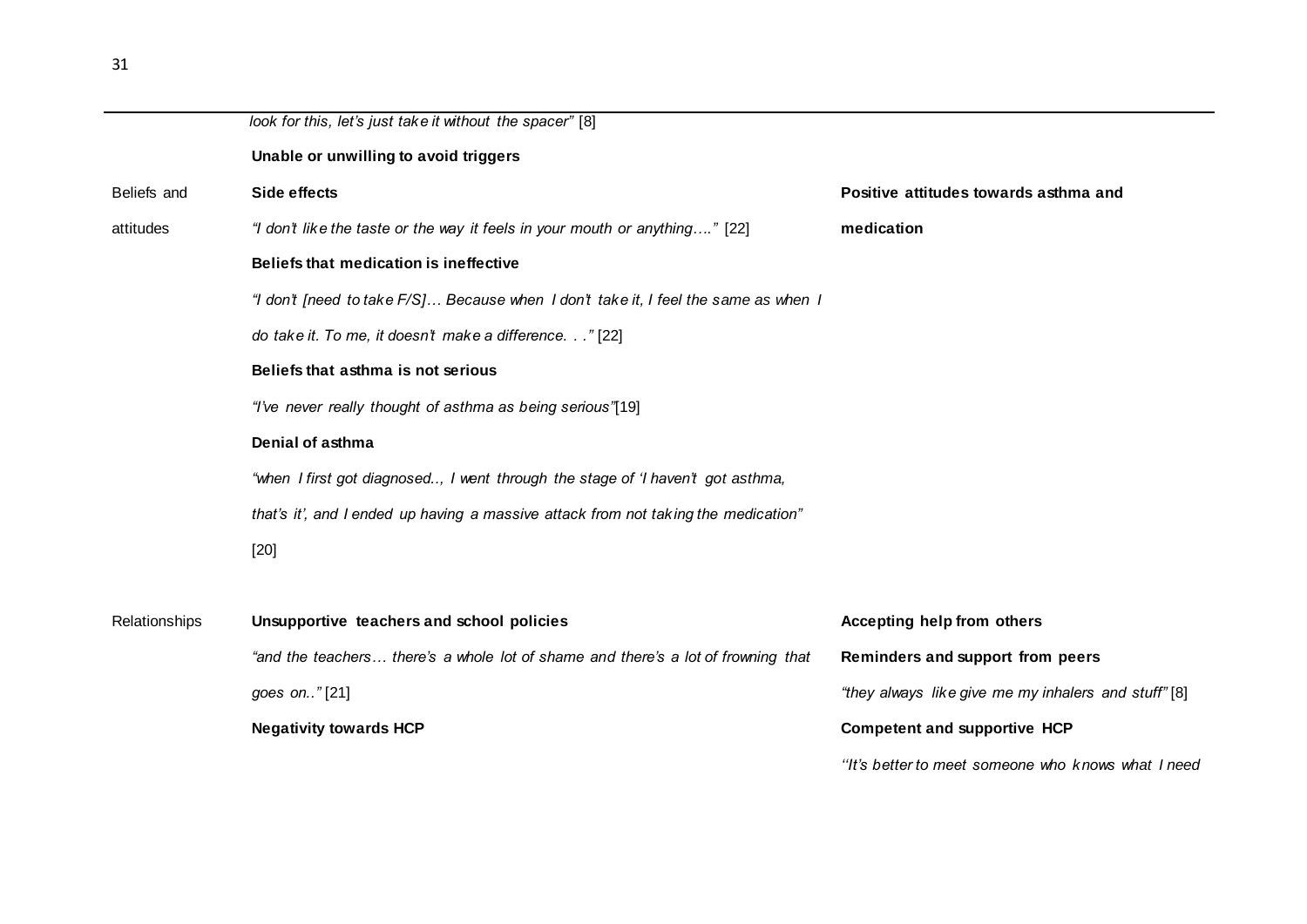|               |                                                                                     | than to be forced to meet ten people and tell them    |
|---------------|-------------------------------------------------------------------------------------|-------------------------------------------------------|
|               |                                                                                     | the whole story over and over again" [26]             |
| Intrapersonal | Apathy towards asthma and medication                                                | <b>High motivation</b>                                |
|               | "I just can't be bothered really" [8]                                               | <b>High self-efficacy</b>                             |
|               | Experiencing symptoms or taking medication is embarrassing                          | Feeling in control of asthma                          |
|               | "I'd rather just do it when I'm alone so no one's like staring at me with amazement | <b>Taking responsibility</b>                          |
|               | that I'm taking an inhaler" [19]                                                    | Acceptance of asthma                                  |
|               | <b>Lack of assertiveness</b>                                                        | "Well, I suppose I've just grown up with it, the fact |
|               | Feeling ashamed of having asthma                                                    | that I've got it. It's just a part of me" [7]         |
|               | "I am the only one in the class who has got asthma, and then I'm a bit ashamed of   |                                                       |
|               | it." [7]                                                                            |                                                       |
|               | Wanting to be 'normal'                                                              |                                                       |
| Communication | Withholding information from HCP                                                    |                                                       |
|               | "well sometimes I said everything was ok but then I had been feeling quite poorly a |                                                       |
|               | few days earlier'[7]                                                                |                                                       |
|               | Difficulty being honest with HCP when parents present                               |                                                       |
|               | "there's some stuff you don't feel comfortable talking about around your mum" [8]   |                                                       |
|               | Afraid to ask HCP questions                                                         |                                                       |
|               | Not paying attention to HCP                                                         |                                                       |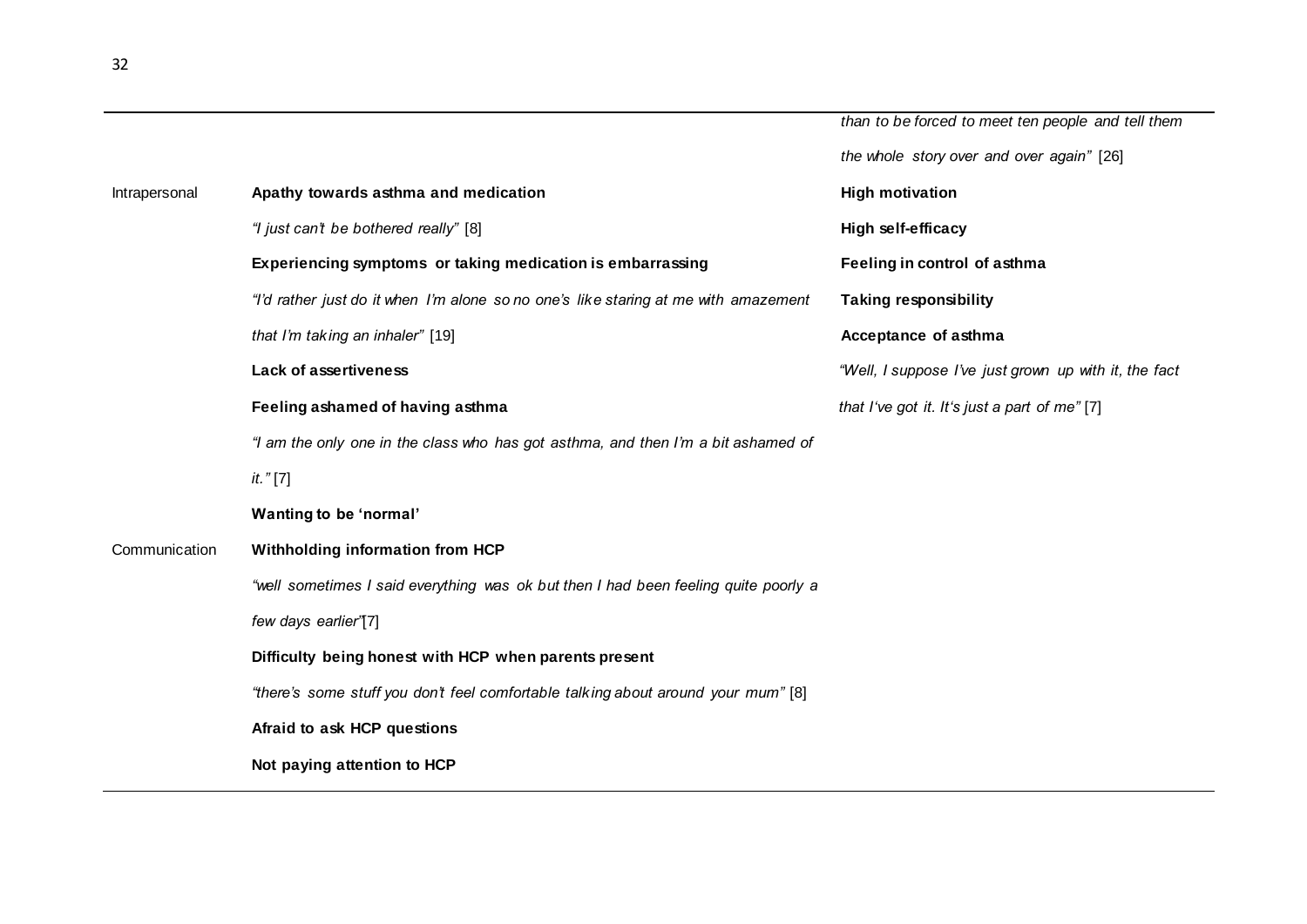# *"If I like talk to the Dr or something I sometimes get really bored—he's just going*

*on about the same thing for about an hour—that's really annoying"* [8]

**Not discussing asthma with others**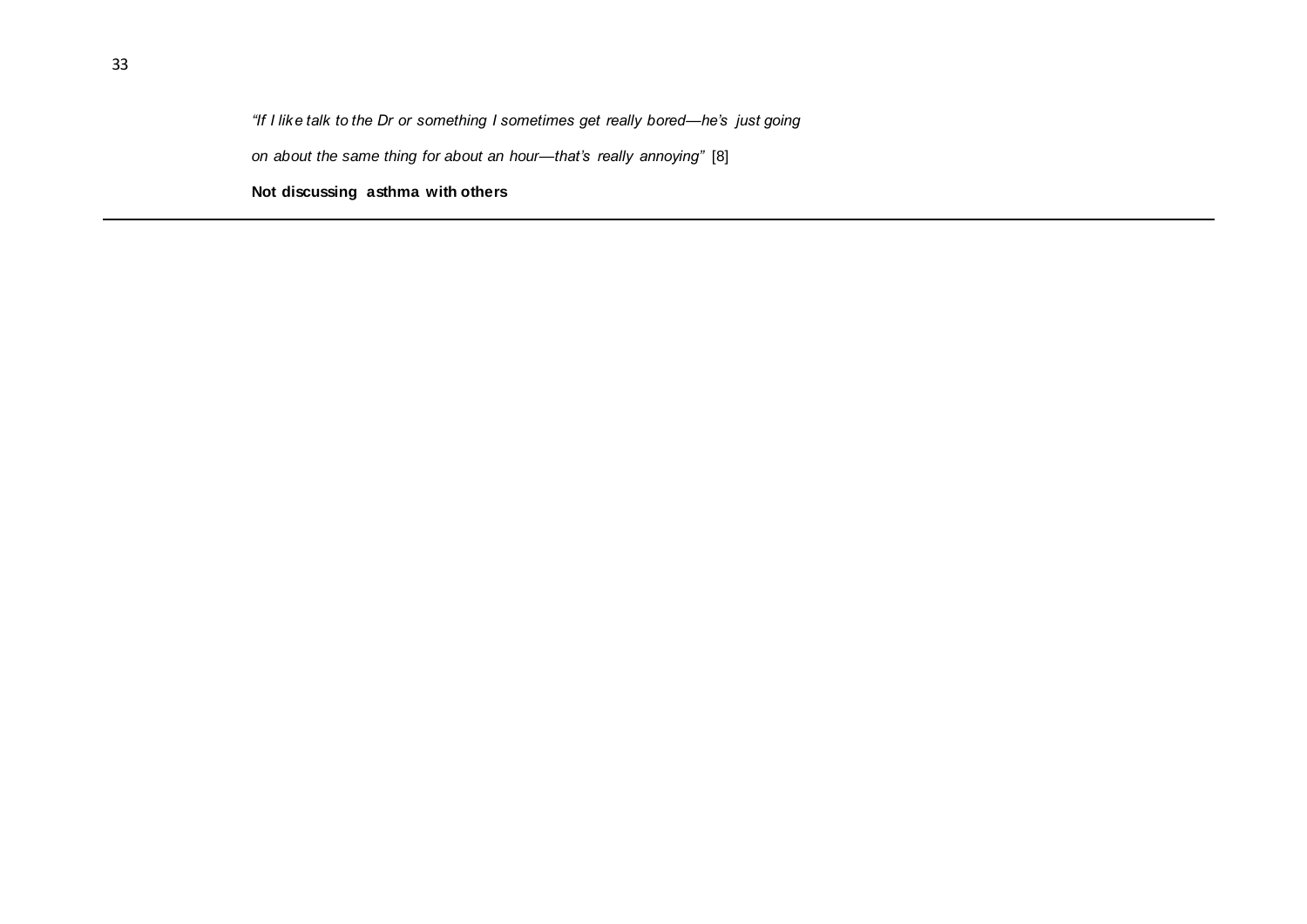## Table 5. Key messages for healthcare professionals

- Many adolescents have poor knowledge about asthma and treatments
- Non-adherence is frequently caused by forgetting to take medication
- Adolescents with established routines are better able to self-manage
- Some adolescents do not use treatments or use them incorrectly due to erroneous beliefs about their asthma and medication
- Asthma self-management is difficult for those with a lack of support at school
- Parents play a key role in reminding adolescents to take medication
- Many adolescents feel embarrassment about their asthma and using medication, particularly around their friends and peers
- Many adolescents report difficulties in communicating with their healthcare professional